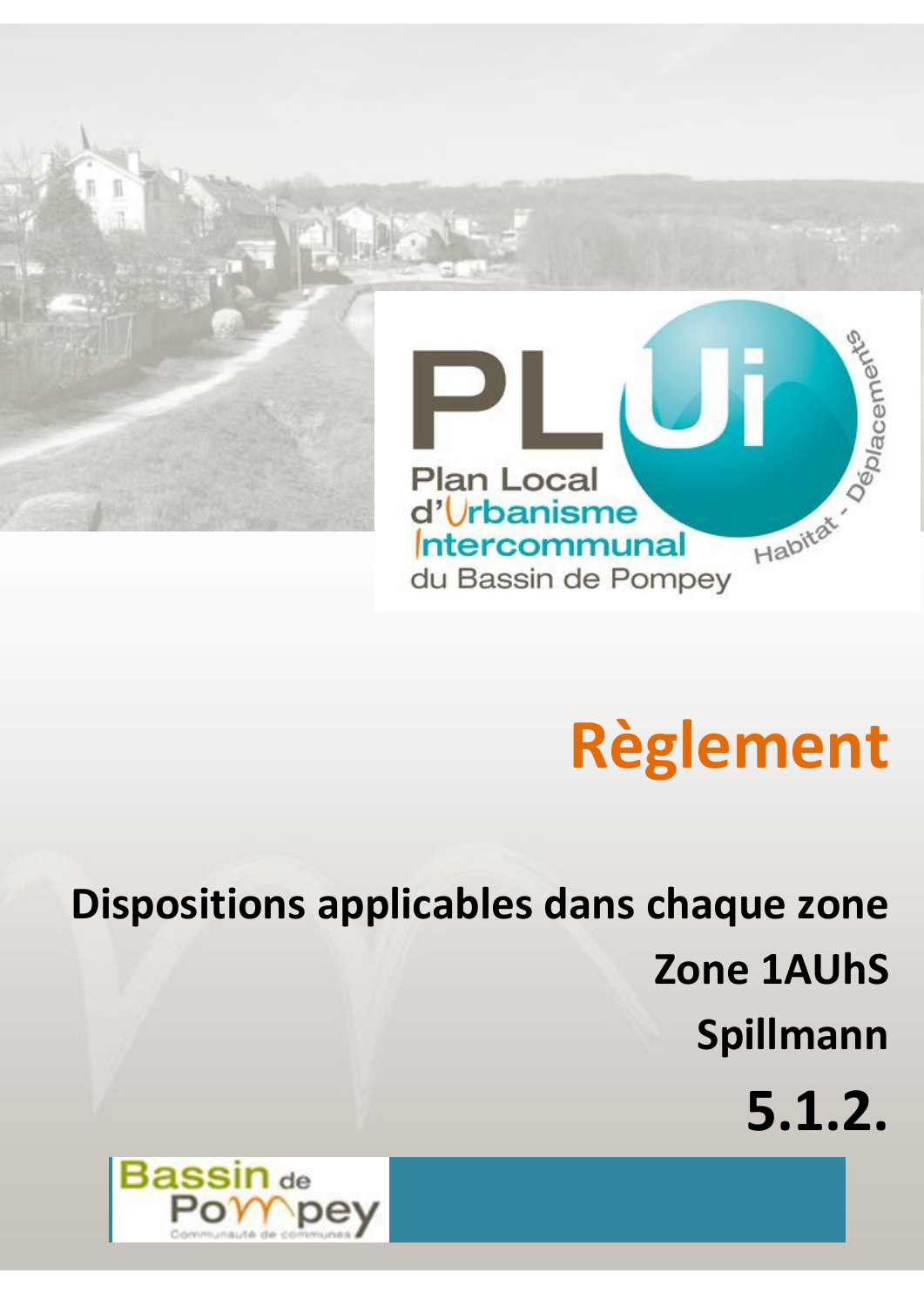#### **SOMMAIRE**

| 1.1.     |                                                                                               |  |  |  |
|----------|-----------------------------------------------------------------------------------------------|--|--|--|
| 1.1.1.   |                                                                                               |  |  |  |
| 1.1.2.   |                                                                                               |  |  |  |
| 1.2.     |                                                                                               |  |  |  |
| 1.2.1.   |                                                                                               |  |  |  |
| 1.2.2.   |                                                                                               |  |  |  |
| 1.3.     |                                                                                               |  |  |  |
| 2.       | CARACTERISTIQUES URBAINE, ARCHITECTURALE, ENVIRONNEMENTALE ET PAYSAGERE 9                     |  |  |  |
| 2.1.     |                                                                                               |  |  |  |
| 2.1.1.   | IMPLANTATION DES CONSTRUCTIONS PAR RAPPORT AUX VOIES ET AUX EMPRISES PUBLIQUES OU PRIVEES  9  |  |  |  |
| 2.1.2.   |                                                                                               |  |  |  |
| 2.1.2.1. |                                                                                               |  |  |  |
| 2.1.2.2. |                                                                                               |  |  |  |
| 2.1.3.   | IMPLANTATION DES CONSTRUCTIONS PAR RAPPORT AUX CONSTRUCTIONS SITUEES SUR LA MEME PROPRIETE  9 |  |  |  |
| 2.1.4.   |                                                                                               |  |  |  |
| 2.1.5.   |                                                                                               |  |  |  |
|          |                                                                                               |  |  |  |
|          |                                                                                               |  |  |  |
|          |                                                                                               |  |  |  |
|          |                                                                                               |  |  |  |
| 2.1.6.   |                                                                                               |  |  |  |
|          |                                                                                               |  |  |  |
| 2.2.1.1. |                                                                                               |  |  |  |
| 2.2.1.2. |                                                                                               |  |  |  |
|          |                                                                                               |  |  |  |
| 2.2.2.1. |                                                                                               |  |  |  |
| 2.2.2.2. |                                                                                               |  |  |  |
| 2.2.3.   |                                                                                               |  |  |  |
| 2.2.3.1. |                                                                                               |  |  |  |
| 2.2.3.2. |                                                                                               |  |  |  |
| 2.2.3.3. |                                                                                               |  |  |  |
| 2.2.3.4. |                                                                                               |  |  |  |
| 2.2.3.5. |                                                                                               |  |  |  |
| 2.2.4.   |                                                                                               |  |  |  |
| 2.2.5.   |                                                                                               |  |  |  |
| 2.2.5.1. |                                                                                               |  |  |  |
| 2.2.5.2. |                                                                                               |  |  |  |
| 2.2.5.3. |                                                                                               |  |  |  |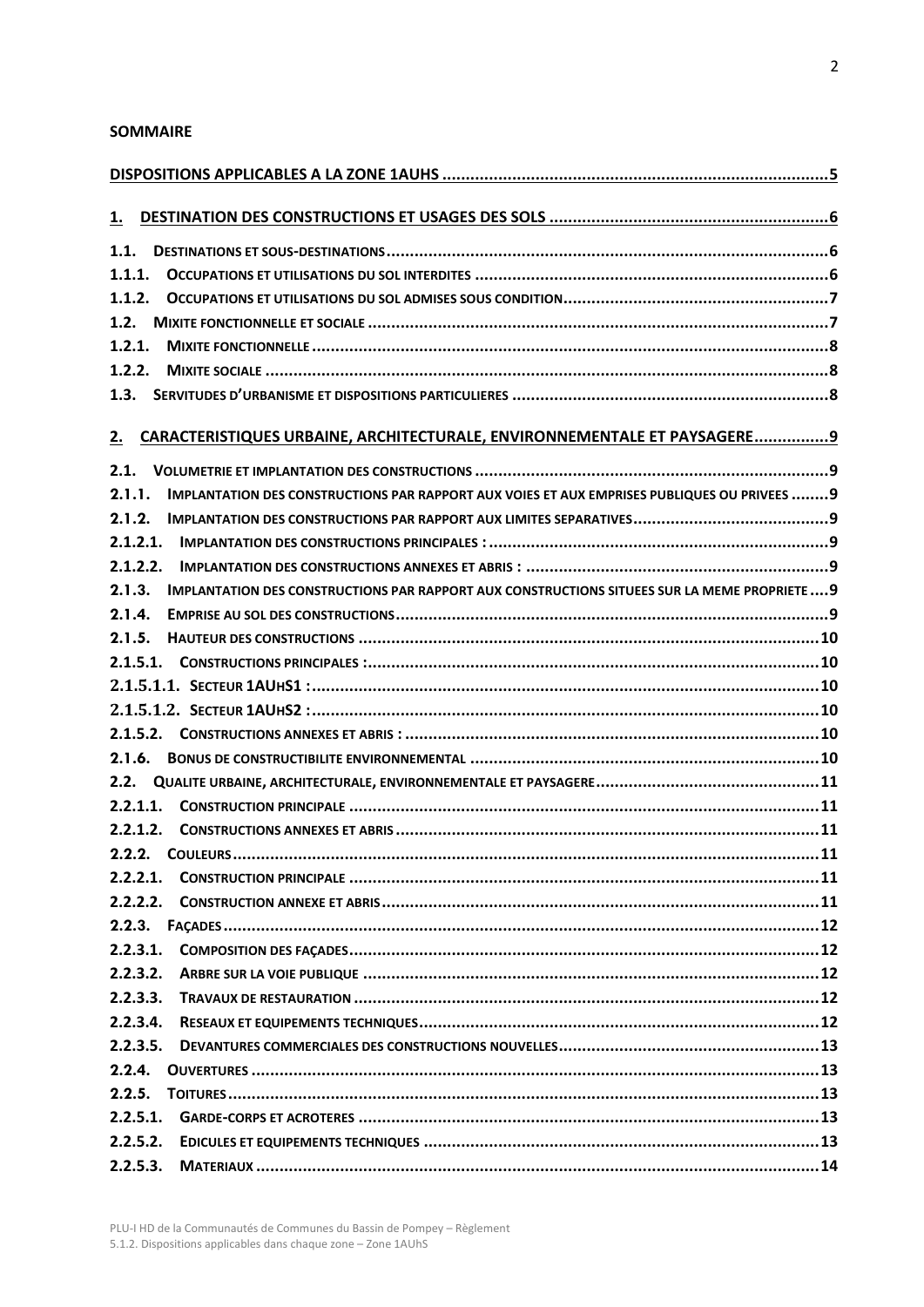| 2.2.6.                                                                                                          |  |
|-----------------------------------------------------------------------------------------------------------------|--|
| 2.2.6.1.                                                                                                        |  |
| 2.2.6.2.                                                                                                        |  |
|                                                                                                                 |  |
| 2.2.7.1.                                                                                                        |  |
| 2.2.7.2.                                                                                                        |  |
| 2.2.7.3.                                                                                                        |  |
| 2.2.8.                                                                                                          |  |
| 2.2.9.                                                                                                          |  |
| ELEMENTS LIES AUX PERFORMANCES ENERGETIQUES ET ENVIRONNEMENTALES  15<br>2.2.10.                                 |  |
| 2.3.<br>TRAITEMENT ENVIRONNEMENTAL ET PAYSAGER DES ESPACES NON BATIS ET ABORDS DES CONSTRUCTIONS 16             |  |
| 2.3.1.                                                                                                          |  |
| 2.3.1.1.                                                                                                        |  |
| 2.3.1.2.                                                                                                        |  |
| 2.3.1.3.                                                                                                        |  |
| 2.3.1.4.                                                                                                        |  |
| 2.3.1.5.                                                                                                        |  |
| 2.3.1.6.                                                                                                        |  |
| 2.3.1.7.                                                                                                        |  |
| 2.3.2. TRAITEMENT ENVIRONNEMENTAL ET PAYSAGER DES ABORDS DES CONSTRUCTIONS17                                    |  |
| 2.3.2.1.                                                                                                        |  |
| 2.3.2.2.                                                                                                        |  |
| 2.3.2.3.                                                                                                        |  |
|                                                                                                                 |  |
| 2.4.1.1. OBLIGATIONS MINIMALES DE CREATION D'AIRES DE STATIONNEMENT POUR LES VEHICULES MOTORISES  18            |  |
|                                                                                                                 |  |
|                                                                                                                 |  |
|                                                                                                                 |  |
| 2.4.1.1.4. DISPOSITIONS APPLICABLES POUR LES COMMERCES, ACTIVITES DE SERVICE ET CENTRE DE CONGRES OU            |  |
|                                                                                                                 |  |
|                                                                                                                 |  |
|                                                                                                                 |  |
|                                                                                                                 |  |
| 2.4.1.2. OBLIGATIONS MINIMALES DE CREATION D'INFRASTRUCTURES PERMETTANT LE STATIONNEMENT SECURISE DES           |  |
| 20<br><b>VELOS</b>                                                                                              |  |
|                                                                                                                 |  |
|                                                                                                                 |  |
|                                                                                                                 |  |
| 2.4.1.2.4. DISPOSITIONS APPLICABLES POUR LES ACTIVITES OU COMMERCES DE PLUS DE 500 M <sup>2</sup> DE SURFACE DE |  |
|                                                                                                                 |  |
|                                                                                                                 |  |
|                                                                                                                 |  |
| 3.1.                                                                                                            |  |
|                                                                                                                 |  |
|                                                                                                                 |  |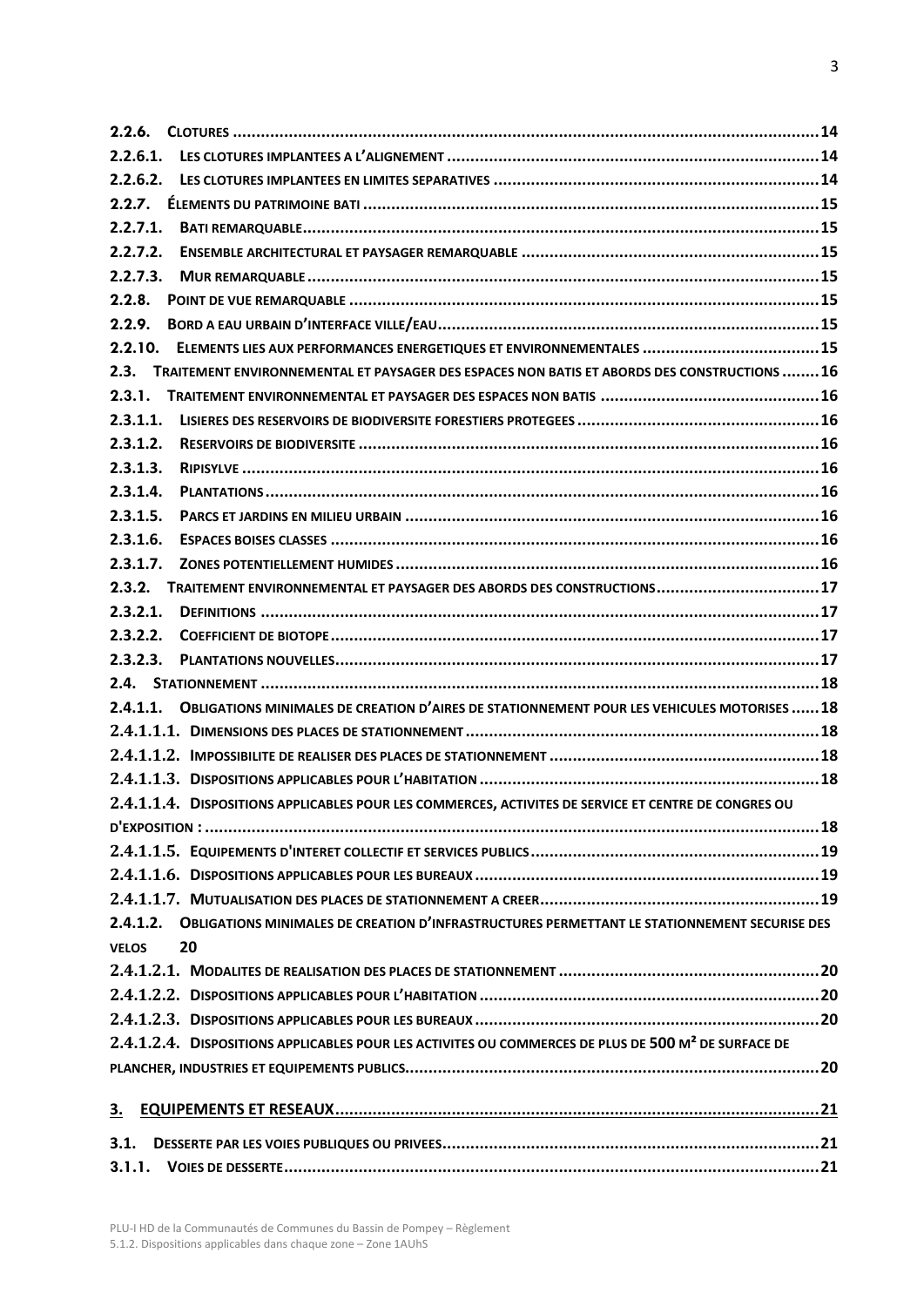| 3.3.1. RACCORDEMENT ET DEVERSEMENT DES EAUX DANS LE RESEAU PUBLIC D'ASSAINISSEMENT 22 |  |
|---------------------------------------------------------------------------------------|--|
|                                                                                       |  |
|                                                                                       |  |
|                                                                                       |  |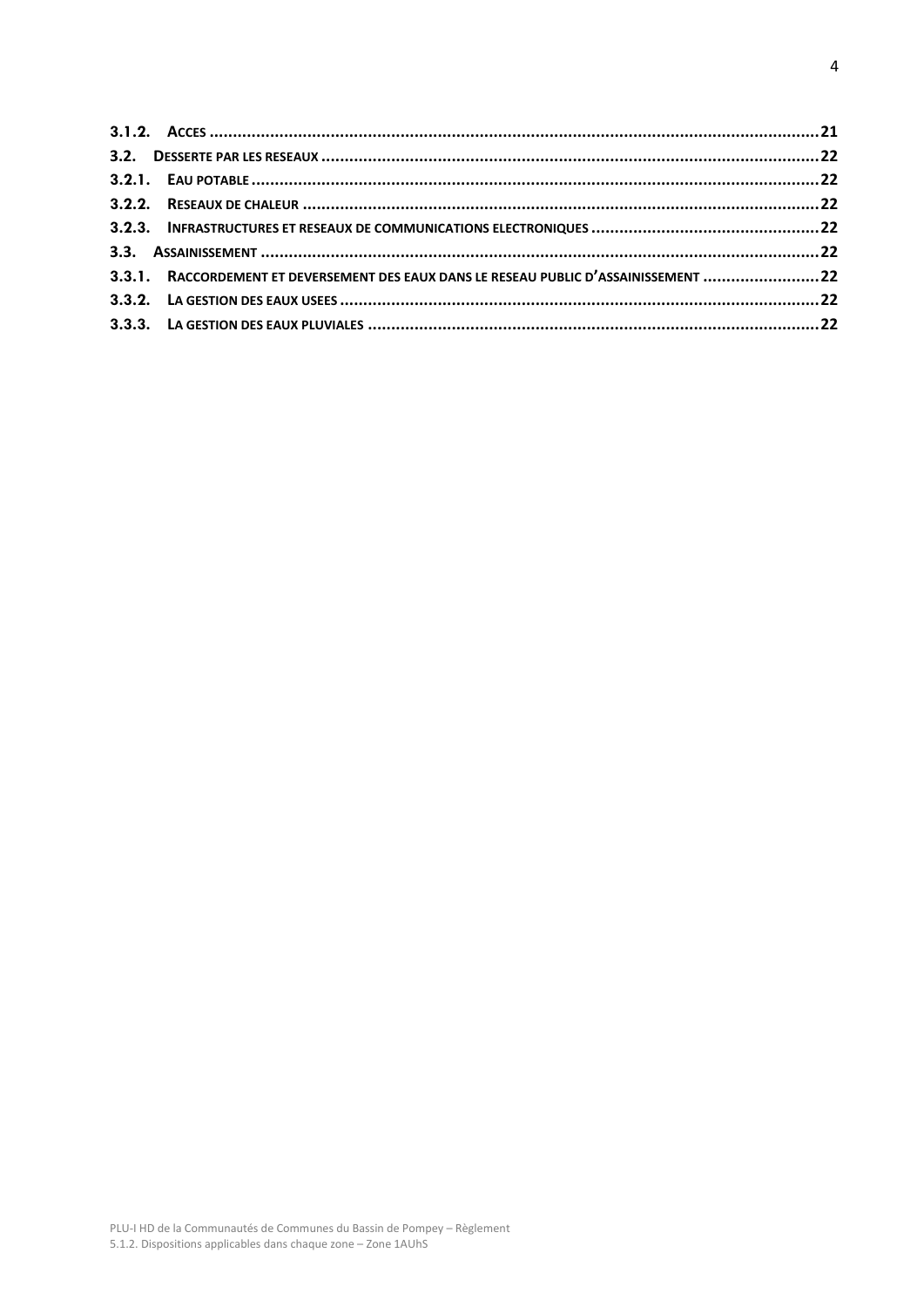# <span id="page-4-0"></span>**Dispositions applicables à la zone 1AUhS**

**Cette zone correspond à une zone d'urbanisation future (A Urbaniser), urbanisable dès l'approbation du PLUi (1AU), à vocation principale d'Habitat (1AUh). Elle concerne le site Spillmann à Lay-Saint-Christophe (1AUhS). La zone 1AUhS concerne deux espaces distincts :**

- L'ancien Sanatorium, qui a vocation à accueillir des logements collectifs (secteur 1AUhS1),
- **Le site plus au Sud comportant des habitations existantes (secteur 1AUhS2).**

#### **Cette zone est concernée par une Orientation d'Aménagement et de Programmation.**

Cette zone est concernée par des glissements de terrain, les occupations et utilisations du sol peuvent être soumises à interdiction, limitation et/ou prescriptions.

Dans toute la zone, l'édification d'ouvrages techniques nécessaires au fonctionnement :

- Des réseaux divers (eau potable, assainissement, gaz, électricité, télécommunications, ouvrages pour la sécurité publique,…)
- Des équipements publics et d'intérêt collectif
- Des voies de circulation terrestres (station-service), ferroviaires, aériennes

peuvent être autorisés, même si les installations, constructions, aménagements ne respectent pas le corps de règles de la zone concernée (abstraction des dispositions réglementaires).

Toutes les justifications techniques doivent être produites pour démontrer les motifs du choix du lieu d'implantation.

<span id="page-4-1"></span>Les pentes surplombées de forêt peuvent être concernées par des coulées de boue. Les constructions devront être édifiées en tenant compte de ce risque.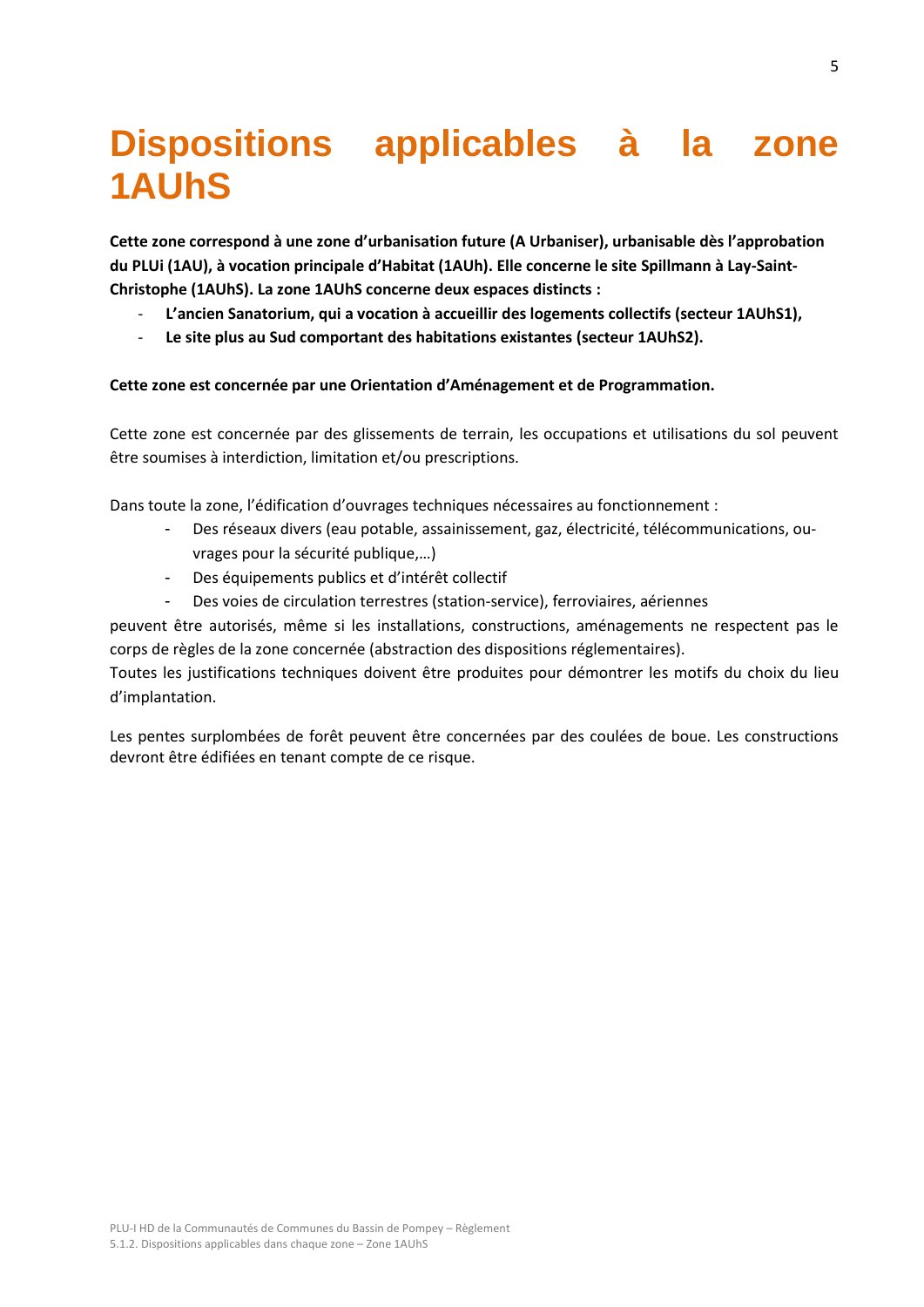# **1. Destination des constructions et usages des sols**

### <span id="page-5-0"></span>**1.1. Destinations et sous-destinations**

#### **1.1.1. Occupations et utilisations du sol interdites**

#### <span id="page-5-1"></span>Secteur 1AUhS1 :

#### Sont interdits :

- Les constructions et installations à destination :
	- o D'exploitation agricole ;
	- o D'exploitation forestière ;
	- o De commerce ou activités de service ;
	- o D'équipements d'intérêt collectif et services publics ;
	- o D'autres activités des secteurs secondaire ou tertiaire ;
- Les constructions et installations présentant un danger grave ou des risques d'insalubrité pour le voisinage ;
- Les dépôts de matériaux ou de déchets à l'air libre ;
- Les carrières ;
- Les habitations légères de loisirs ;
- Les parcs résidentiels de loisirs :
- Les installations et travaux divers suivants :
	- o Les parcs d'attraction ;
	- o les dépôts de véhicules (véhicules neufs ou usagés) ;
- L'implantation de caravane.

#### Secteur 1AUhS2 :

Sont interdits :

- Les constructions et installations à destination :
	- o D'exploitation agricole ;
	- o D'exploitation forestière ;
	- o D'industrie ;
	- o D'entrepôt ;
- Les constructions et installations présentant un danger grave ou des risques d'insalubrité pour le voisinage ;
- Les dépôts de matériaux ou de déchets à l'air libre ;
- Les carrières :
- Les habitations légères de loisirs ;
- Les parcs résidentiels de loisirs ;
- Les installations et travaux divers suivants :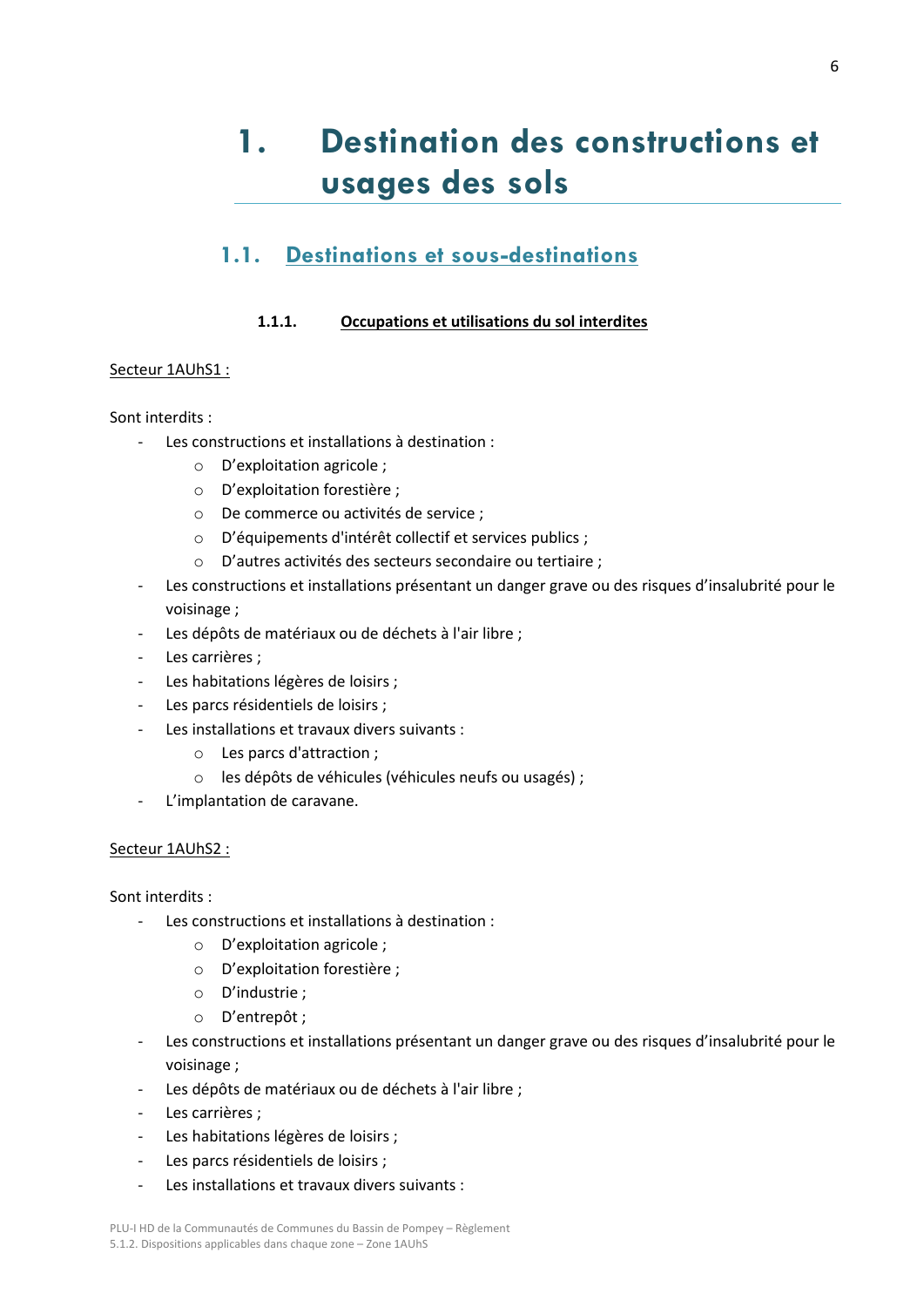- o Les parcs d'attraction ;
- o les dépôts de véhicules (véhicules neufs ou usagés) ;
- L'implantation de caravane.

#### **1.1.2. Occupations et utilisations du sol admises sous condition**

#### <span id="page-6-0"></span>Secteur 1AUhS1 :

Les constructions suivantes sont autorisées sous réserve de la réalisation des voies publiques, réseaux d'eau, d'électricité et d'assainissement, en capacité suffisante pour desservir les constructions à implanter et qu'elles fassent partie d'une opération d'ensemble :

- Les constructions et installations à destination :
	- o D'habitation.

Les affouillements et exhaussements de sol sont autorisés à condition d'être liés, soit :

- aux occupations ou utilisations du sol autorisées sur la zone ;
- à des aménagements paysagers ;
- à des aménagements hydrauliques ;
- à des travaux d'infrastructures routières, de transports collectifs, de circulation active ou d'aménagement d'espace public ;
- ou bien contribuent à la mise en valeur du paysage, d'un site ou d'un vestige archéologique.

#### Secteur 1AUhS2 :

Les constructions suivantes sont autorisées sous réserve de la réalisation des voies publiques, réseaux d'eau, d'électricité et d'assainissement, en capacité suffisante pour desservir les constructions à implanter et qu'elles fassent partie d'une opération d'ensemble :

- Les constructions et installations à destination :
	- o D'habitation,
	- o De commerce, d'activités de service ou de centre des congrès ou d'exposition, à condition que les nuisances et dangers soient maîtrisées eu égard à la présence d'équipements et d'habitations et dans la limite de 100 m² de surface de plancher pour le commerce et l'artisanat ;
	- o D'équipements d'intérêt collectif et services publics ;
	- o De bureau.

Les affouillements et exhaussements de sol sont autorisés à condition d'être liés, soit :

- aux occupations ou utilisations du sol autorisées sur la zone ;
- à des aménagements paysagers ;
- à des aménagements hydrauliques ;
- à des travaux d'infrastructures routières, de transports collectifs, de circulation active ou d'aménagement d'espace public ;
- <span id="page-6-1"></span>ou bien contribuent à la mise en valeur du paysage, d'un site ou d'un vestige archéologique.

# **1.2. Mixité fonctionnelle et sociale**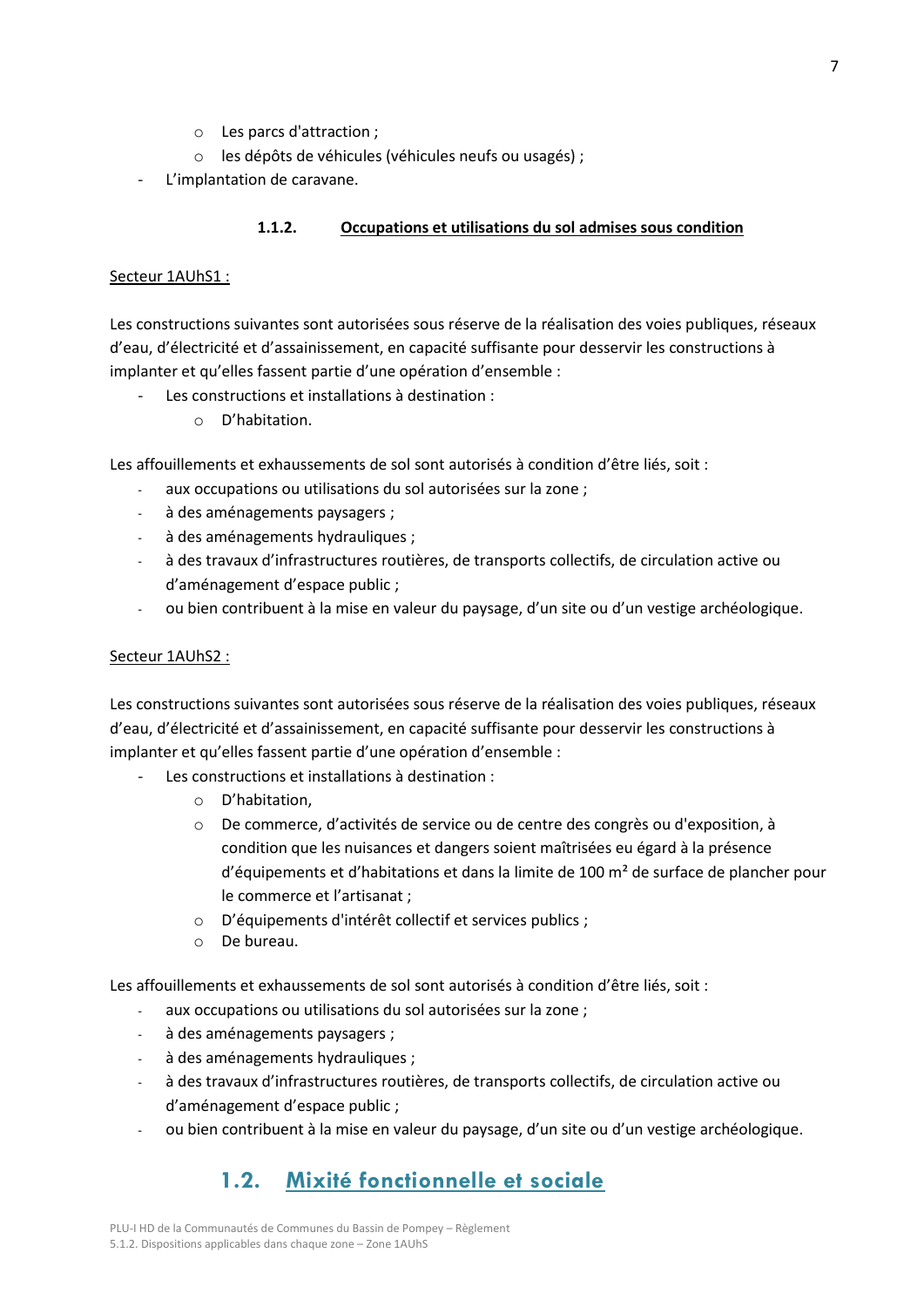<span id="page-7-1"></span><span id="page-7-0"></span>Se reporter aux dispositions générales.

#### **1.2.2. Mixité sociale**

#### 1.2.2.1. Nombre de logements conventionnés

La zone accueillera 25 % de logements conventionnés.

#### 1.2.2.2. Taille minimale des logements

Pour toute opération dans le parc existant conduisant à la création de deux logements ou plus, chacun des logements créés devra présenter une surface de plancher égale ou supérieure à 20m².

Le logement d'origine à partir duquel un ou plusieurs logements sont créés est considéré comme un ou des logements créés.

#### 1.2.2.3. Servitude de mixité sociale

<span id="page-7-2"></span>Il n'est pas fixé de règle.

# **1.3. Servitudes d'urbanisme et dispositions particulières**

#### **1.3.1. Emplacement réservé**

Se reporter aux dispositions générales.

**1.3.2. Liaisons pour modes de déplacements actifs** Se reporter aux dispositions générales.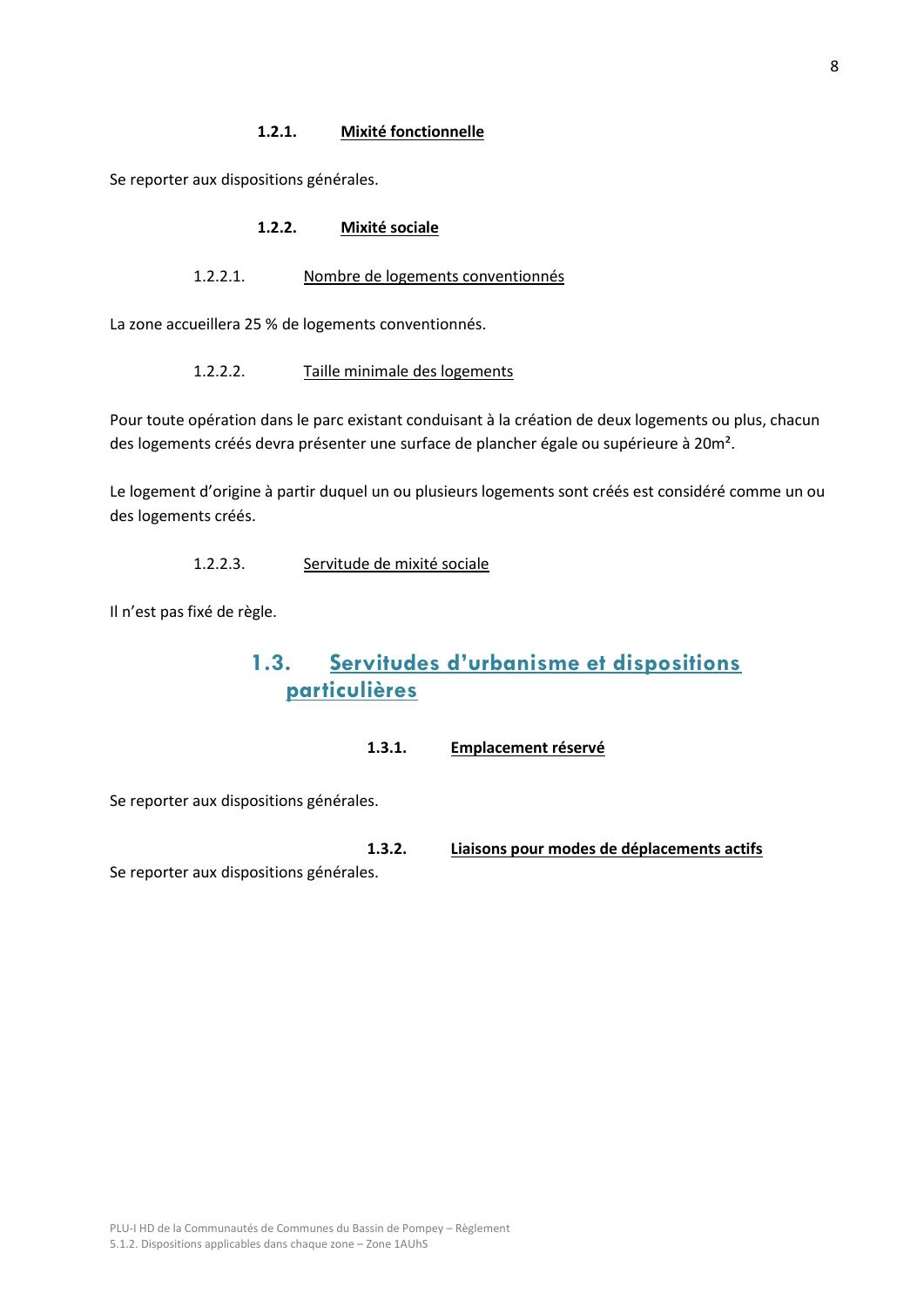# <span id="page-8-0"></span>**2. Caractéristiques urbaine, architecturale, environnementale et paysagère**

# <span id="page-8-1"></span>**2.1. Volumétrie et implantation des constructions**

#### <span id="page-8-2"></span>**2.1.1. Implantation des constructions par rapport aux voies et aux emprises publiques ou privées**

La façade sur rue de la construction principale ne doit pas être implantée à plus de 8 mètres de l'alignement avec un recul minimum de 5 mètres sur l'emprise de l'accès au garage.

Toutefois, les équipements d'intérêt collectif et services publics s'implantent à l'alignement ou en retrait de minimum 1 mètre.

#### <span id="page-8-3"></span>**2.1.2. Implantation des constructions par rapport aux limites séparatives**

#### <span id="page-8-4"></span>2.1.2.1. Implantation des constructions principales :

Les constructions s'implantent :

- sur ou en retrait des limites séparatives,
- en cas de retrait la distance minimale entre la construction et la limite séparative est au moins égale à 3 mètres.

Toutefois, les équipements d'intérêt collectif et services publics s'implantent en limite séparative ou en retrait de minimum 1 mètre.

#### <span id="page-8-5"></span>2.1.2.2. Implantation des constructions annexes et abris :

Les constructions annexes et abris s'implantent :

- Soit en limite séparative
- Soit en retrait de minimum 1 mètre des limites séparatives.

#### <span id="page-8-6"></span>**2.1.3. Implantation des constructions par rapport aux constructions situées sur la même propriété**

Sur une même propriété, les constructions non contigües destinées à l'habitation doivent être distantes au minimum de 5 mètres.

Les équipements d'intérêt collectif et services publics doivent être distants au minimum de 2 mètres.

#### <span id="page-8-7"></span>**2.1.4. Emprise au sol des constructions**

Il n'est pas fixé de règle.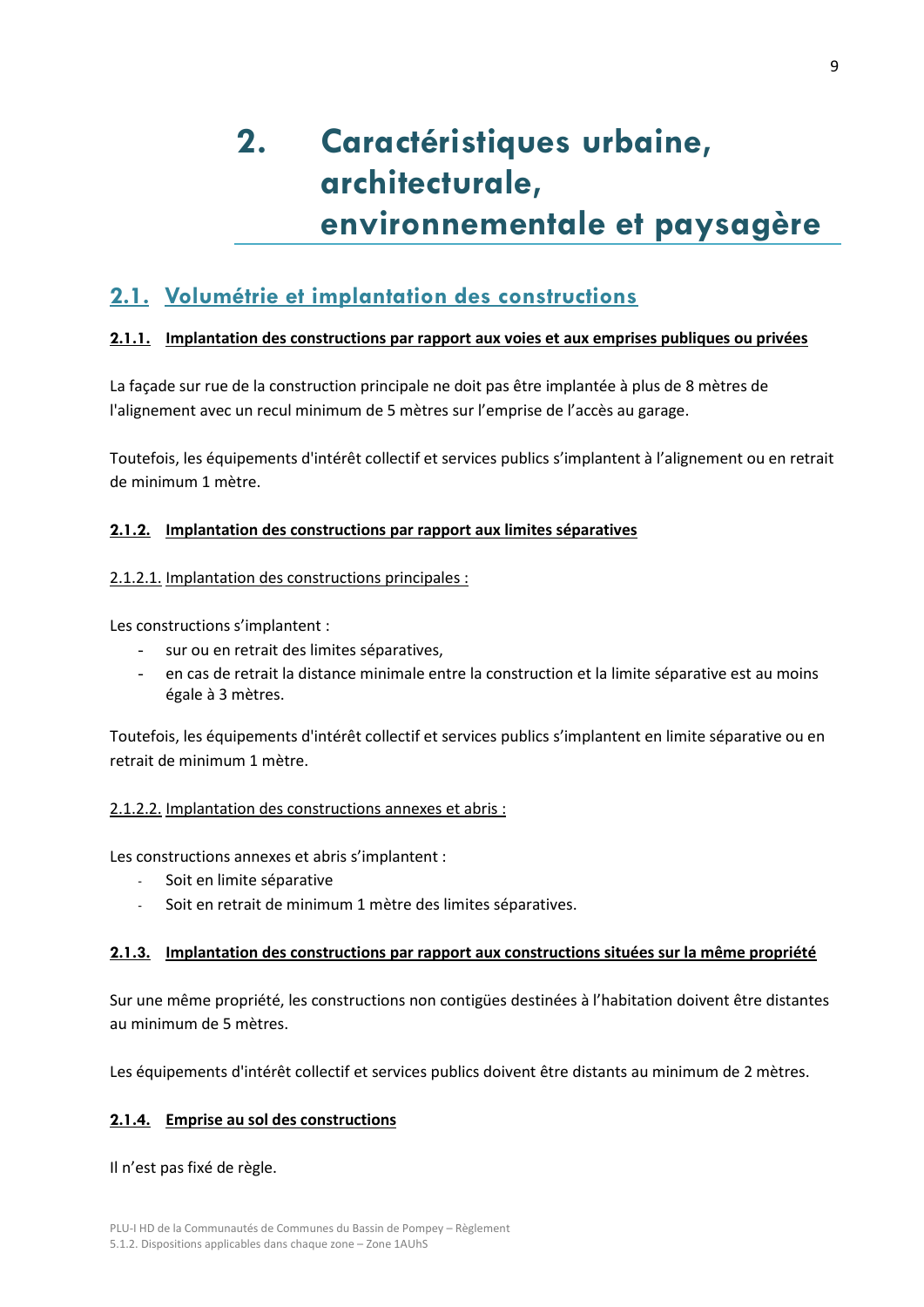#### <span id="page-9-0"></span>**2.1.5. Hauteur des constructions**

#### <span id="page-9-1"></span>2.1.5.1. Constructions principales :

#### <span id="page-9-2"></span>2.1.5.1.1. Secteur 1AUhS1 :

La hauteur totale de la construction projetée ne doit pas dépasser la hauteur actuelle de l'ancien sanatorium.

#### <span id="page-9-3"></span>2.1.5.1.2. Secteur 1AUhS2 :

La hauteur des constructions est limitée à :

- 9 mètres de hauteur totale pour les toitures autres que les toitures terrasses (plates),
- 8 mètres de hauteur totale pour les toitures terrasses (plates),

#### <span id="page-9-4"></span>2.1.5.2. Constructions annexes et abris :

Les annexes et abris ne doivent pas présenter une hauteur totale supérieure à 4 mètres.

#### <span id="page-9-5"></span>**2.1.6. Bonus de constructibilité environnemental**

Il n'est pas permis de bonus de constructibilité.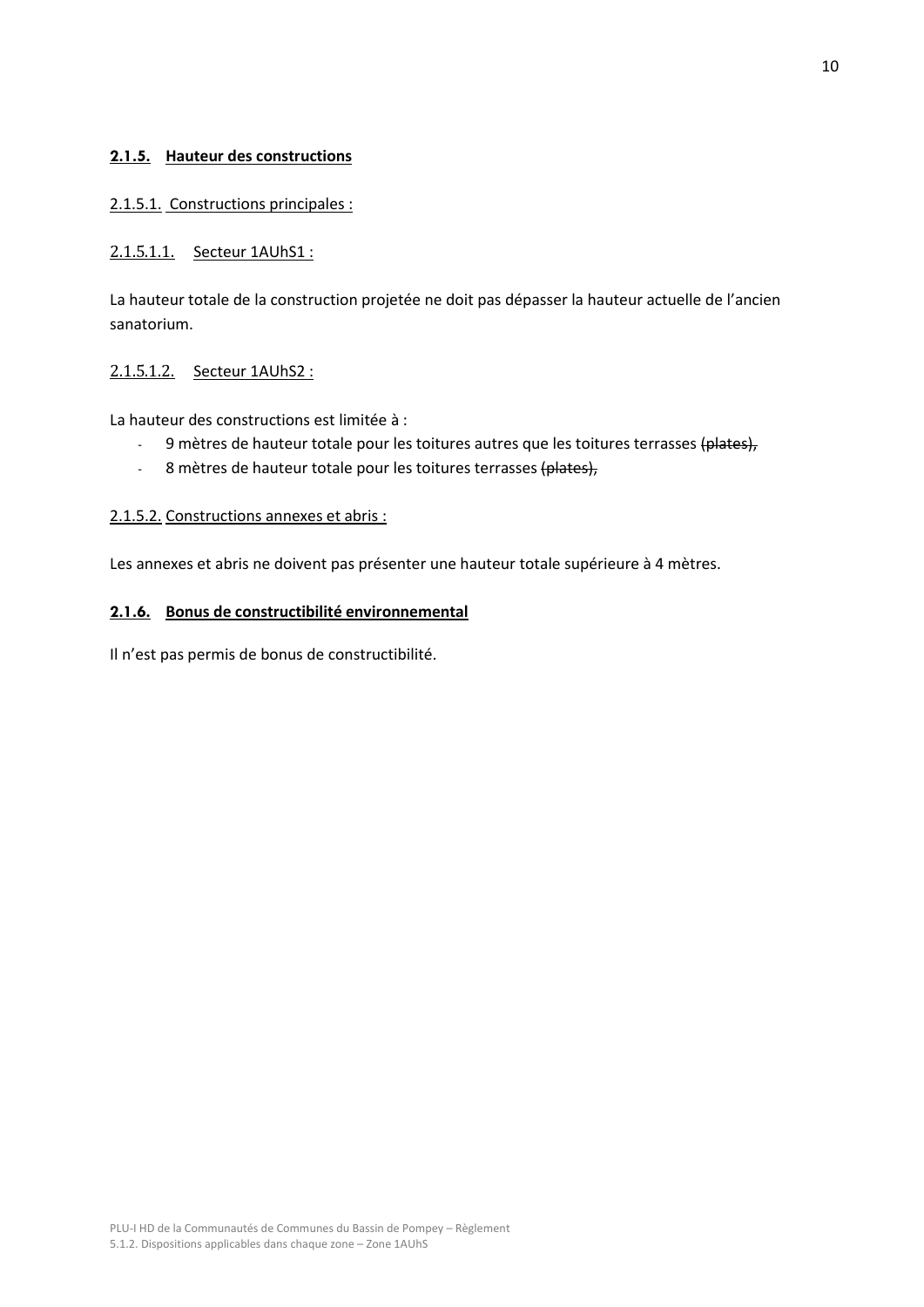# <span id="page-10-0"></span>**2.2. Qualité urbaine, architecturale, environnementale et paysagère**

Le projet peut être refusé ou n'être accepté que sous réserve de l'observation de prescriptions spéciales si les constructions, par leur situation, leur architecture, leurs dimensions ou l'aspect extérieur des bâtiments ou ouvrages à édifier ou à modifier, sont de nature à porter atteinte au caractère ou à l'intérêt des lieux avoisinants, aux sites, aux paysages naturels ou urbains ainsi qu'à la conservation des perspectives monumentales (article R111-27 du code de l'urbanisme).

Les dispositions relatives à la qualité urbaine, architecturale, environnementale et paysagère ne s'appliquent pas pour la destination d'équipements d'intérêt collectif et services publics.

#### **2.2.1. Matériaux**

#### <span id="page-10-1"></span>2.2.1.1. Construction principale

Le choix des matériaux utilisé en façade des constructions est guidé, quant à leur aspect et leur texture, au regard de leur qualité et de leur capacité à conserver une stabilité et un aspect satisfaisant dans le temps (pierre, bêton, bois, métal, briques).

Toute utilisation de matériaux susceptibles de donner un aspect provisoire est interdite. Les matériaux tels que carreaux de plâtres, briques creuses, parpaings destinés à être recouverts d'un parement ou d'enduits, ne peuvent être laissés apparents ni sur les façades et pignons des constructions, ni sur les clôtures.

Les constructions de type maison-conteneurs sont autorisés sous réserve d'une bonne insertion paysagère.

La conception du projet privilégie le recours à des matériaux ou dispositifs particuliers liés à la mise en œuvre d'une démarche environnementale et d'éco-conception (matériaux naturels, issus du réemploi, recyclables, renouvelables ou biosourcés).

#### <span id="page-10-2"></span>2.2.1.2. Constructions annexes et abris

Les murs et les toitures des bâtiments annexes et des ajouts devront être traités en harmonie avec ceux de la construction principale. Les abris de jardin peuvent présenter un aspect bois. Les vérandas peuvent présenter un aspect différent de celui de la construction principale

#### <span id="page-10-3"></span>**2.2.2. Couleurs**

#### <span id="page-10-4"></span>2.2.2.1. Construction principale

Les bardages seront de teinte mate, en harmonie avec les teintes des façades environnantes.

#### <span id="page-10-5"></span>2.2.2.2. Construction annexe et abris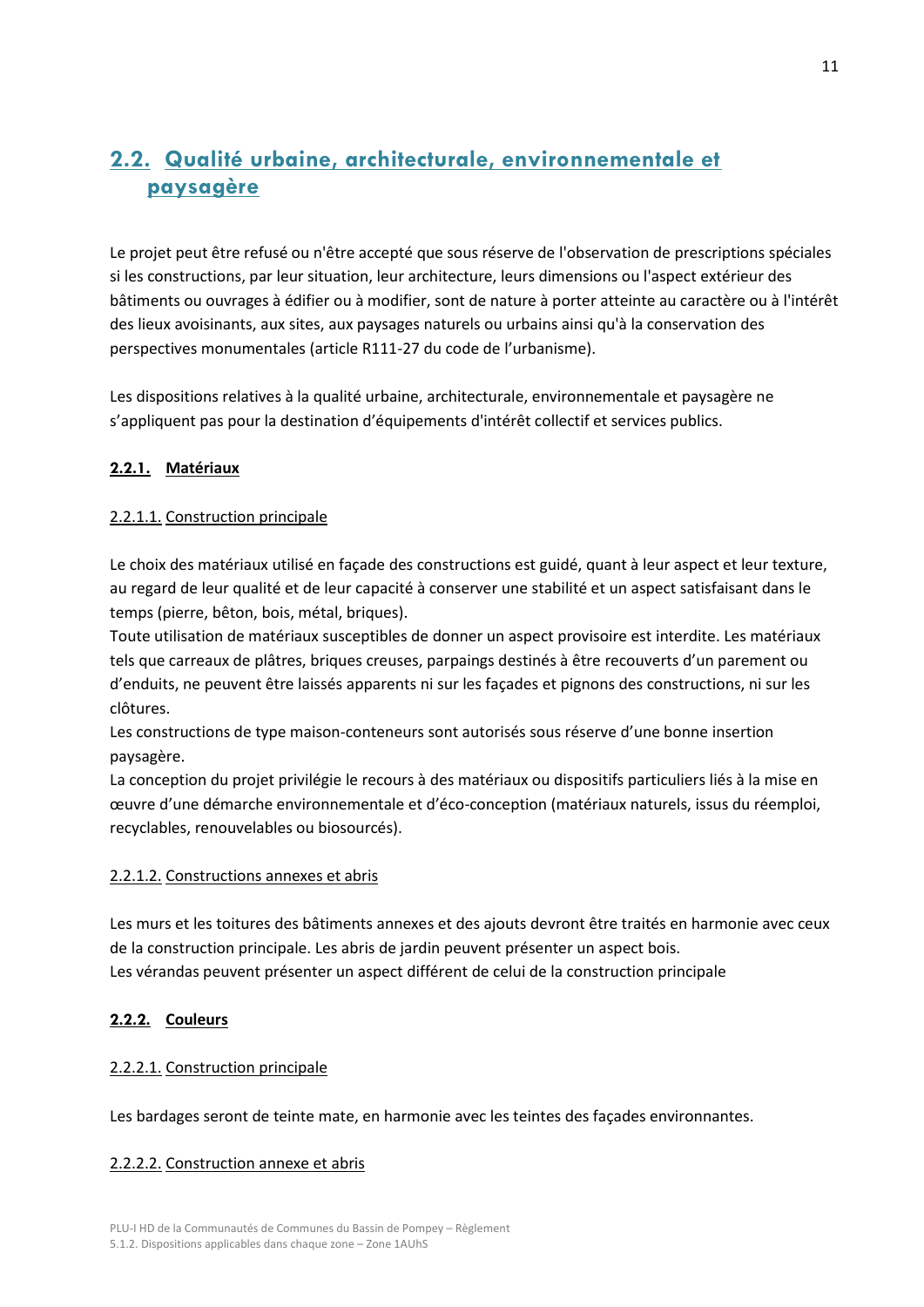Les murs et les toitures des bâtiments annexes et des ajouts devront être traités en harmonie avec ceux de la construction principale. Les abris de jardin peuvent présenter un aspect bois. Les vérandas peuvent présenter un aspect différent de celui de la construction principale.

#### <span id="page-11-0"></span>**2.2.3. Façades**

#### <span id="page-11-1"></span>2.2.3.1. Composition des façades

L'ensemble des façades de la construction doivent faire l'objet d'un traitement de qualité, y compris dans le cas de la création de façades, héberges ou pignons aveugles.

Le rythme des façades doit s'harmoniser avec celui des constructions du tissu environnant. Les façades doivent toutefois s'inscrire dans une certaine diversité afin d'éviter une trop grande monotonie, en particulier depuis les voies et emprises publiques et privées.

#### <span id="page-11-2"></span>2.2.3.2. Arbre sur la voie publique

Lorsque la construction est implantée à proximité d'un arbre ou d'un alignement d'arbres situé sur une voie ou emprise publique, ses façades sont conçues afin de permettre la conservation de ces arbres, notamment dans les choix liés à l'implantation de la construction, aux saillies et au positionnement des accès.

#### <span id="page-11-3"></span>2.2.3.3. Travaux de restauration

Lors des travaux de ravalement des façades, les modénatures et les balcons d'origine lorsque leur état de conservation le permet et qu'ils présentent un intérêt architectural sont mis en valeur dès lors qu'ils contribuent à la qualité architecturale de la construction.

Les murs ou ouvrages en pierre de taille ou briques prévus pour être apparents et en bon état doivent être préservés au maximum, au regard de la nature des travaux envisagés. Sur ces murs, l'enduit ou la peinture est interdit, sauf si des contraintes techniques le justifient. En revanche, les matériaux bruts (parpaing, béton...) doivent être enduits et l'enduit doit être teinté.

Dans le secteur 1AUhS1 :

- Les balcons seront conservés et maintenus ouverts ;
- Sur la plateforme sud, repérée sur le règlement graphique comme « plateforme sud à l'avant du bâtiment de l'ancien sanatorium », il est interdit de construire des garages.

#### <span id="page-11-4"></span>2.2.3.4. Réseaux et équipements techniques

Les équipements techniques nécessaires au fonctionnement du bâti, tels que les systèmes de refroidissement, chauffage, système d'occultation, descente d'eaux pluviales, colonnes sèches, sont intégrés à la construction sans émergence en façade sur rue ou avec une émergence réduite compte tenu des équipements, de manière à ne pas porter atteinte à la qualité architecturale du projet.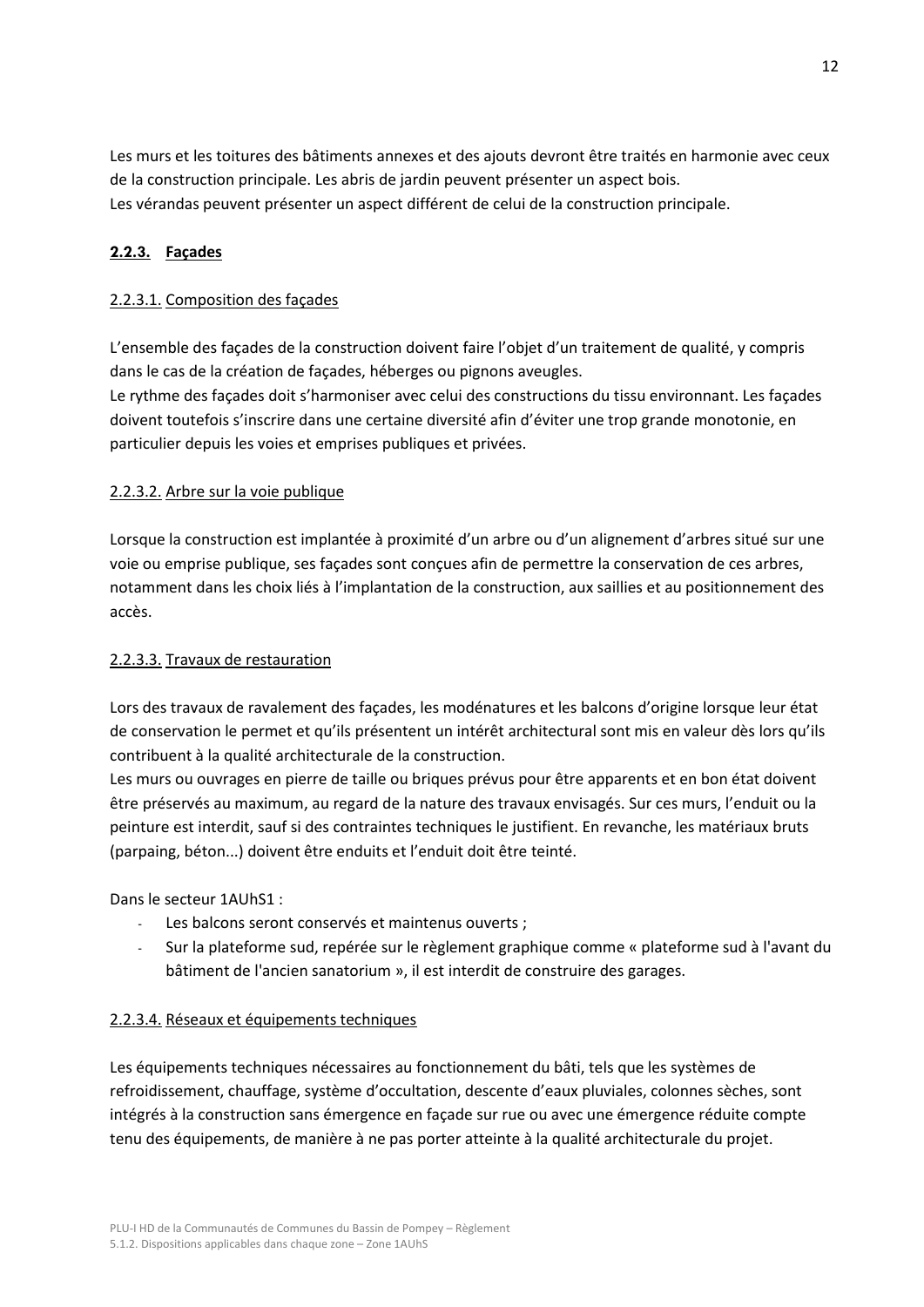#### <span id="page-12-0"></span>2.2.3.5. Devantures commerciales des constructions nouvelles

Les devantures commerciales font partie du paysage urbain et leurs caractéristiques sont à étudier afin qu'elles s'intègrent et permettent une perception qualitative de l'espace urbain. Elles doivent respecter les règles suivantes :

- La conception du rez-de-chaussée de la construction et celle des devantures commerciales s'inscrivent dans la conception d'ensemble du projet architectural. Les percements destinés à recevoir des vitrines doivent notamment être adaptés à l'architecture de la construction concernée.
- Lorsqu'une même vitrine ou devanture est établie sur plusieurs constructions contiguës, les limites entre les constructions doivent être marquées.
- Lorsque la construction est implantée à l'angle de deux voies ou emprises publiques et comporte un local commercial sur cet angle, cet angle est composé de parties vitrées.
- Aucune partie annexe du commerce (réserves, dépendances, espaces de stockage) n'est directement visible depuis l'espace public.
- Les systèmes de fermetures ne doivent pas être saillants sur la maçonnerie. Ils s'intègrent à l'architecture du rez-de-chaussée de la construction. Les coffres des volets roulants et des stores sont positionnés à l'intérieur du volume construit.

#### <span id="page-12-1"></span>**2.2.4. Ouvertures**

Les percements existants peuvent être obturés totalement si l'enduit utilisé est de même couleur que celui de la façade.

Les encadrements en pierre de taille doivent être conservés, réutilisés, restaurés ou nettoyés sans être peints si leur état le permet

#### <span id="page-12-2"></span>**2.2.5. Toitures**

Les matériaux de toiture doivent avoir un aspect en harmonie avec les toitures des constructions environnantes.

Toutefois, les dispositifs de production d'énergie et les toitures végétalisées sont autorisés sous réserve d'une bonne insertion paysagère.

#### <span id="page-12-3"></span>2.2.5.1. Garde-corps et acrotères

Les acrotères et garde-corps doivent faire l'objet d'un traitement architectural de qualité. Les garde-corps sont constitués de menuiseries de qualité et sont de préférence verticaux. La hauteur totale des acrotères n'excède pas 1,20 mètre.

#### <span id="page-12-4"></span>2.2.5.2. Edicules et équipements techniques

Les équipements techniques situés en toiture (tels que système de refroidissement, chauffage, accès, édicules d'ascenseurs…) sont intégrés qualitativement de manière à en limiter l'impact visuel et à ne pas porter atteinte à l'intégrité architecturale de la construction, ni au paysage urbain.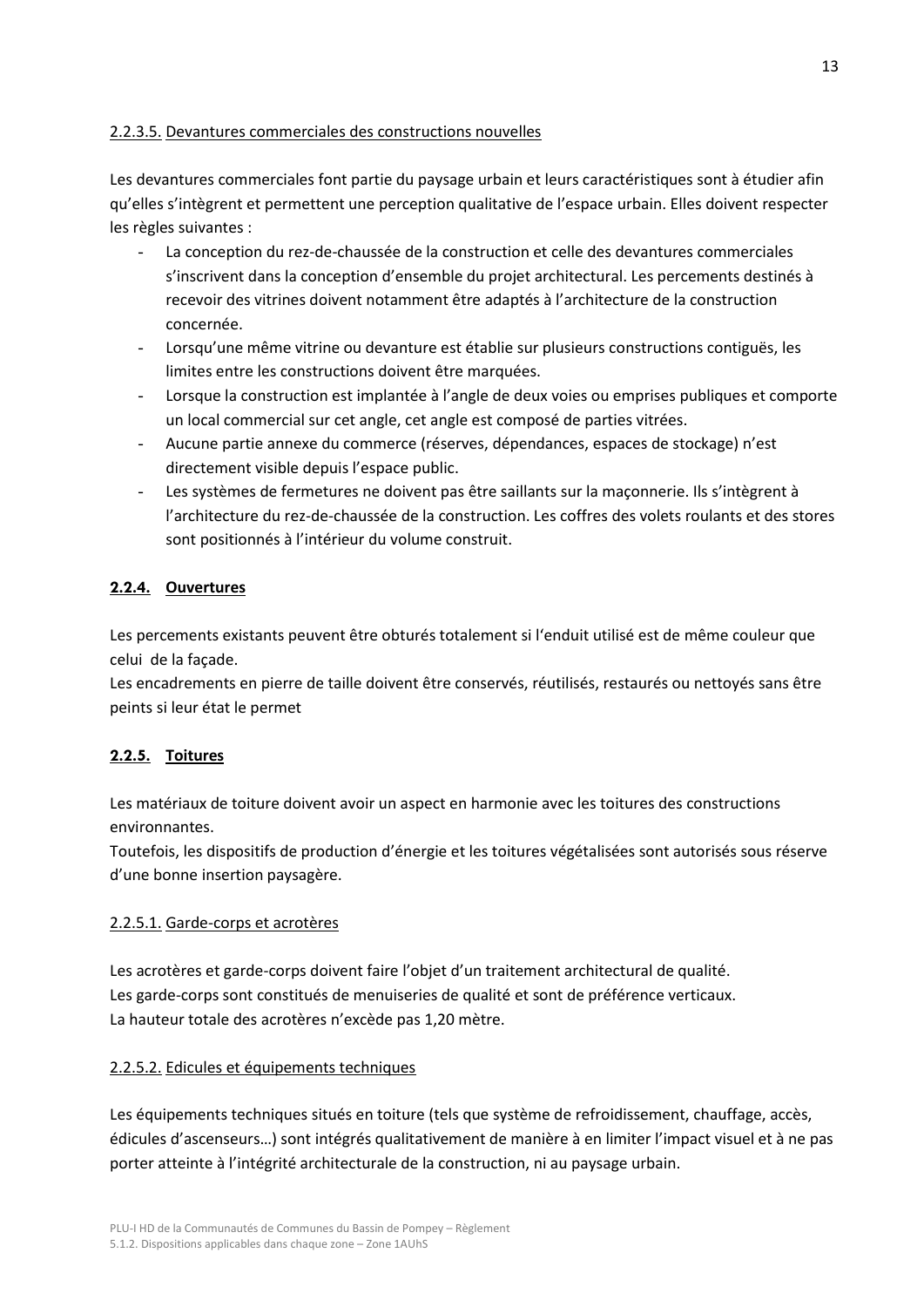En cas de toiture en pente, les panneaux solaires sont intégrés dans les pans de toiture.

#### <span id="page-13-0"></span>2.2.5.3. Matériaux

Dans l'objectif de favoriser la régulation thermique des constructions, l'utilisation de matériaux de couleur foncée est interdite pour les toitures terrasses non végétalisées, sauf dans l'hypothèse de l'installation de panneaux photovoltaïques et/ou de panneaux solaires sur au moins 50 % de la surface de la terrasse

#### <span id="page-13-1"></span>**2.2.6. Clôtures**

Les clôtures présentent un aspect fini et sont constituées de matériaux pérennes. Les canisses, plaques ondulées métalliques ou matériaux plastiques légers sont proscrits. Les dispositifs de clôture présentant un aspect agressif ou pouvant présenter un danger pour les personnes et la faune tels que fils de fer barbelés, tessons de bouteilles ou lignes électriques sont interdits.

La conception et les caractéristiques des clôtures permettent la libre circulation de la petite faune, favorise la biodiversité et permettent de conserver l'intimité des espaces extérieurs privatifs. Le choix des matériaux privilégie leur caractère durable conservant un aspect qualitatif dans le temps.

Les clôtures peuvent être doublées de plantations composées d'essences variées, locales, non invasives, adaptées à chaque site.

#### <span id="page-13-2"></span>2.2.6.1. Les clôtures implantées à l'alignement

Les clôtures implantées à l'alignement sont à claire-voie ou constituées par une haie vive. Lorsque les clôtures comportent une partie basse de type muret plein, celle-ci a une hauteur maximale de 1/3 de la clôture.

Les portails et autres dispositifs d'accès (tels que les portillons) sont constitués de matériaux pérennes et s'inscrivent dans la continuité des clôtures tout en recherchant une unité de composition. Pour des raisons de sécurité, ils peuvent toutefois être implantés en recul.

La hauteur des clôtures est limitée à 1,8 mètre pour l'ensemble du dispositif.

Les murs anciens sont préservés. Ils peuvent être percés pour créer un ou plusieurs accès piétons ou véhicules.

#### <span id="page-13-3"></span>2.2.6.2. Les clôtures implantées en limites séparatives

La hauteur des clôtures implantées en limites séparatives est limitée à 2,10 mètres pour l'ensemble du dispositif.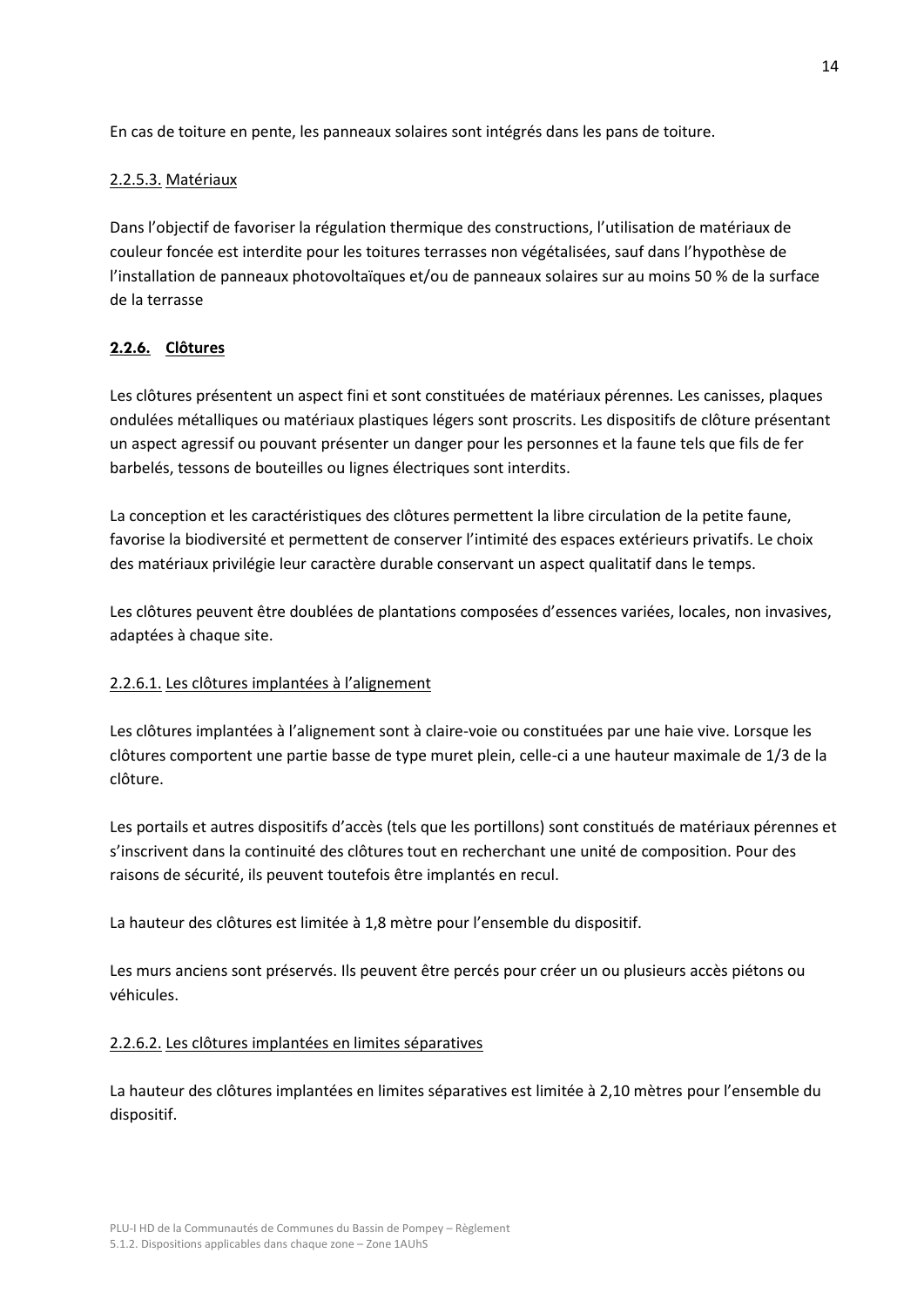Lorsque ces clôtures forment une limite entre un espace construit et un espace naturel ou agricole, elles doivent concourir au traitement de la transition vers les paysages naturels ou agricoles. Elles sont alors à dominante végétale et les murs et murets pleins sont à éviter.

Des hauteurs de clôtures différentes peuvent être autorisées à l'alignement et en limites séparatives afin de :

- permettre la reconstruction à l'identique de clôtures anciennes présentant un intérêt d'aspect ;
- prendre en compte les contraintes de fonctionnement et de sécurité des constructions à destination d'équipement d'intérêt collectif et service public le nécessitant.

#### <span id="page-14-0"></span>**2.2.7. Éléments du patrimoine bâti**

#### <span id="page-14-1"></span>2.2.7.1. Bâti remarquable

Se référer aux dispositions générales.

#### <span id="page-14-2"></span>2.2.7.2. Ensemble architectural et paysager remarquable

Se référer aux dispositions générales.

<span id="page-14-3"></span>2.2.7.3. Mur remarquable

Se référer aux dispositions générales.

#### <span id="page-14-4"></span>**2.2.8. Point de vue remarquable**

Se référer aux dispositions générales.

#### <span id="page-14-5"></span>**2.2.9. Bord à eau urbain d'interface ville/eau**

Se référer aux dispositions générales.

#### <span id="page-14-6"></span>**2.2.10. Eléments liés aux performances énergétiques et environnementales**

<span id="page-14-7"></span>Se référer aux dispositions générales.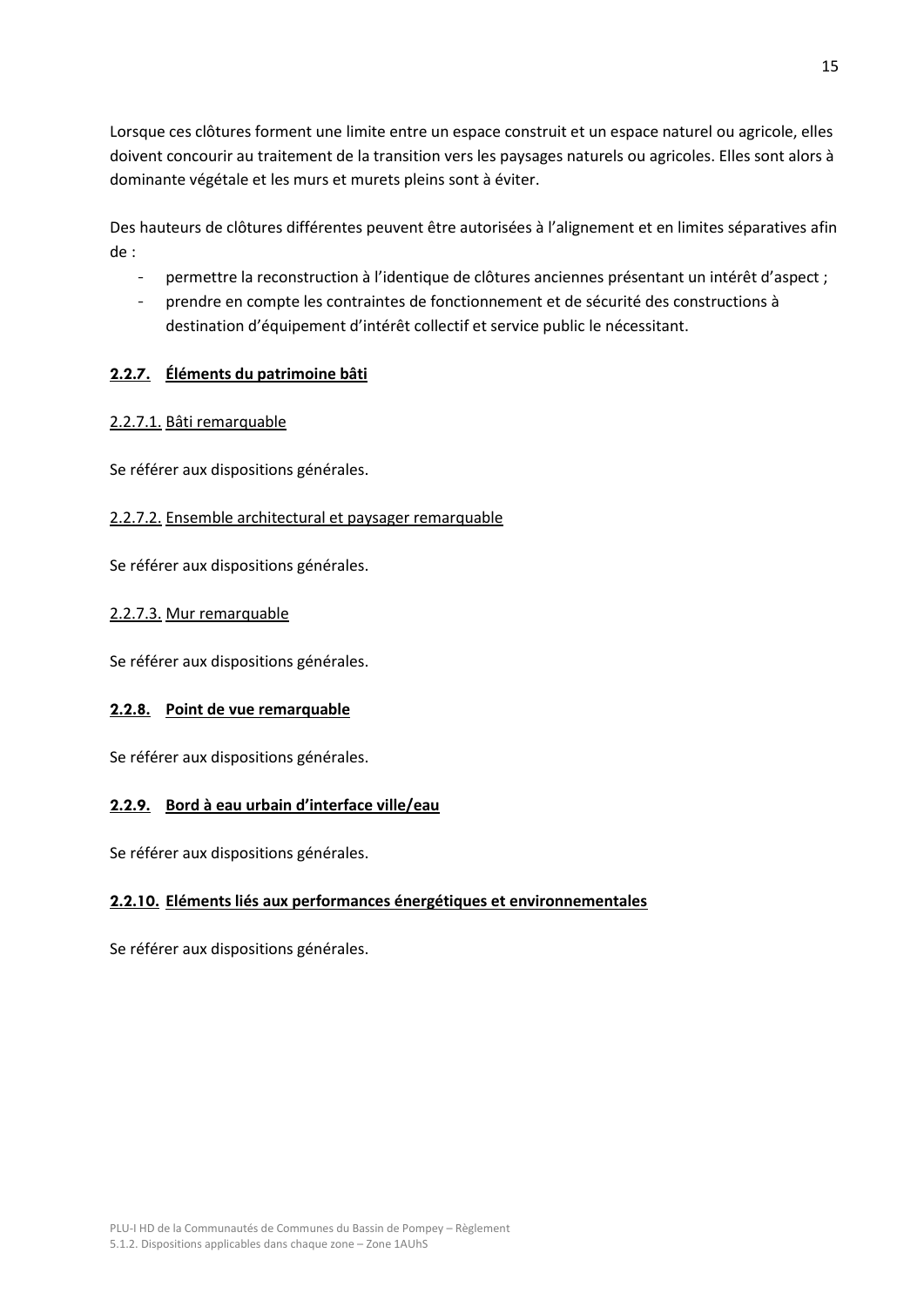# **2.3. Traitement environnemental et paysager des espaces non bâtis et abords des constructions**

#### <span id="page-15-0"></span>**2.3.1. Traitement environnemental et paysager des espaces non bâtis**

#### <span id="page-15-1"></span>2.3.1.1. Lisières des réservoirs de biodiversité forestiers protégées

Dans les lisières des réservoirs de biodiversité forestiers protégées figurées sur le plan de zonage, toute construction constitutive d'emprise au sol est interdite à l'exception des constructions temporaires de type abris de jardin pour une emprise au sol maximale de 15 m².

<span id="page-15-2"></span>2.3.1.2. Réservoirs de biodiversité

Se référer aux dispositions générales.

<span id="page-15-3"></span>2.3.1.3. Ripisylve

Sans objet.

<span id="page-15-4"></span>2.3.1.4. Plantations

Les haies et les bosquets remarquables identifiés au plan de zonage :

Se référer aux dispositions générales.

Pour les arbres identifiés au plan de zonage comme « arbre remarquable » :

Se référer aux dispositions générales.

Dans les secteurs identifiés au plan de zonage comme « vergers » :

Se référer aux dispositions générales.

<span id="page-15-5"></span>2.3.1.5. Parcs et jardins en milieu urbain

Se référer aux dispositions générales.

<span id="page-15-6"></span>2.3.1.6. Espaces boisés classés

Se référer aux dispositions générales.

<span id="page-15-7"></span>2.3.1.7. Zones potentiellement humides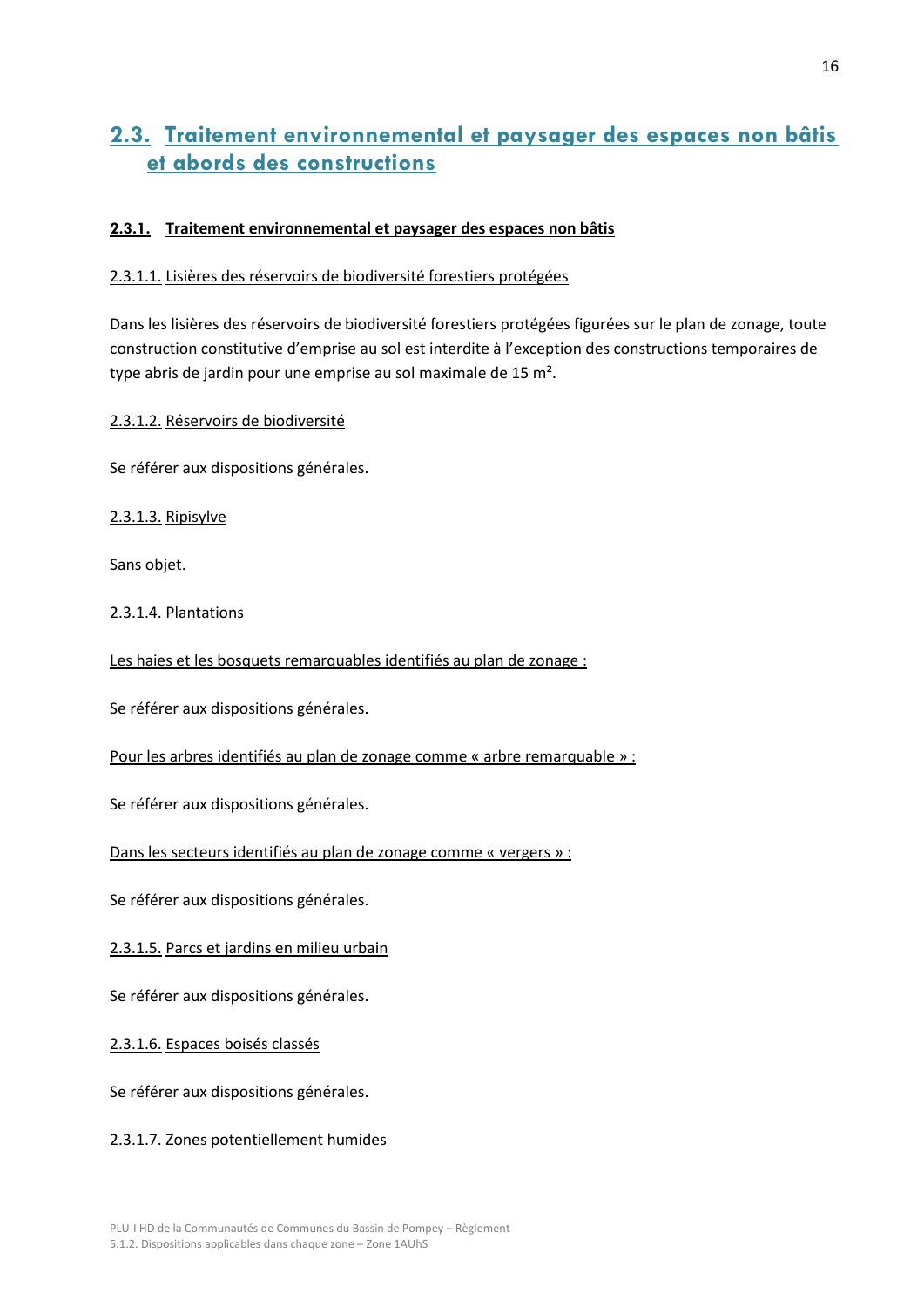Se référer aux dispositions générales.

#### <span id="page-16-0"></span>**2.3.2. Traitement environnemental et paysager des abords des constructions**

#### <span id="page-16-1"></span>2.3.2.1. Définitions

Se référer aux dispositions générales.

#### <span id="page-16-2"></span>2.3.2.2. Coefficient de biotope

Une surface équivalente à 25% de la superficie du terrain est aménagée en pleine terre ou son équivalent.

Equivalent à la pleine terre : 2m² de toiture végétalisée ou espaces libres hors pleine terre sont considérés comme 1m² de pleine terre.

#### <span id="page-16-3"></span>2.3.2.3. Plantations nouvelles

Se référer aux dispositions générales.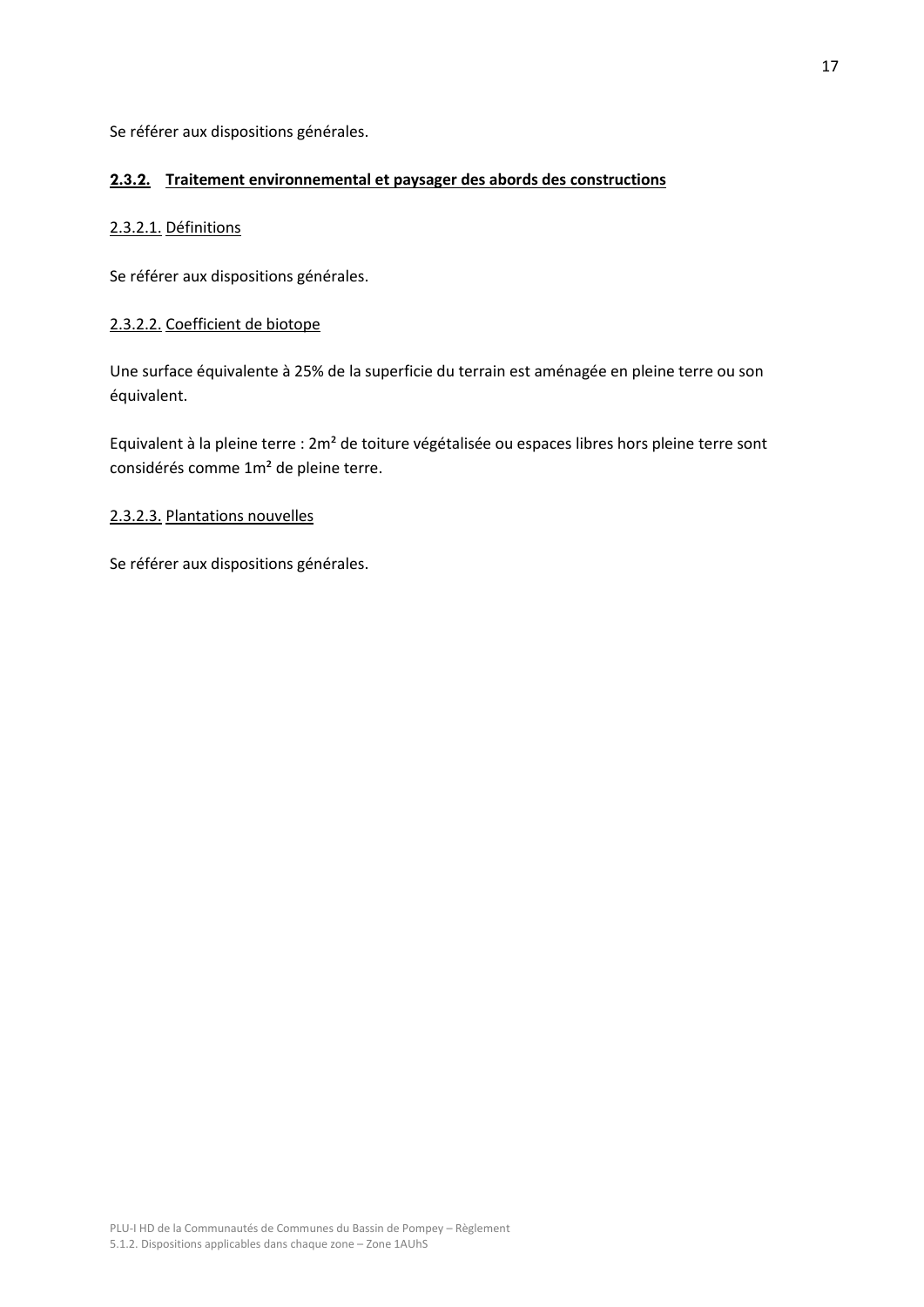# <span id="page-17-0"></span>**2.4. Stationnement**

Les places de stationnement en extérieur devront être réalisées, sauf impossibilité technique, en matériaux perméables.

#### <span id="page-17-1"></span>2.4.1.1. **Obligations minimales de création d'aires de stationnement pour les véhicules motorisés**

#### <span id="page-17-2"></span>2.4.1.1.1. Dimensions des places de stationnement

Se référer aux dispositions générales.

#### <span id="page-17-3"></span>2.4.1.1.2. Impossibilité de réaliser des places de stationnement

Se référer aux dispositions générales.

#### <span id="page-17-4"></span>2.4.1.1.3. Dispositions applicables pour l'habitation

Il est réalisé au minimum :

- 1 place de stationnement par logement locatifs sociaux ;
- 1 place de stationnement pour 10 chambres d'un établissement d'hébergement pour personnes âgées dépendantes (EHPAD) ;
- 1 place de stationnement pour 3 chambres d'une construction de résidence universitaire ;
- 1 place de stationnement pour 3 logements de résidence sénior ;
- pour les autres constructions destinées à l'habitation :
	- $\circ$  en plus des places mentionnées ci-après pour chaque secteur : 1 place visiteur pour 5 logements ;
	- $\circ$  Secteur 1AUhS1 : 1 place pour 50 m<sup>2</sup> de surface de plancher ;
	- o Secteur 1AUhS2 : 3 places dont 2 places extérieures à la construction.

#### <span id="page-17-5"></span>2.4.1.1.4. Dispositions applicables pour les commerces, activités de service et centre de congrès ou d'exposition :

- Restauration, activités de services où s'effectue l'accueil d'une clientèle:
	- $\circ$  1 place pour 12 m<sup>2</sup> de la surface de vente ou de service,
	- $\circ$  En l'absence de surface de vente ou de service : 1 place pour 50m<sup>2</sup> de surface de plancher.
- Artisanat : 1 place pour 50m² de surface de plancher.
- Commerce supérieur à 100m<sup>2</sup> de surface de vente : 1 place pour 20m<sup>2</sup> de surface de plancher.
- Hébergement hôtelier et touristique :
	- o 1 place par chambre,
- Cinéma :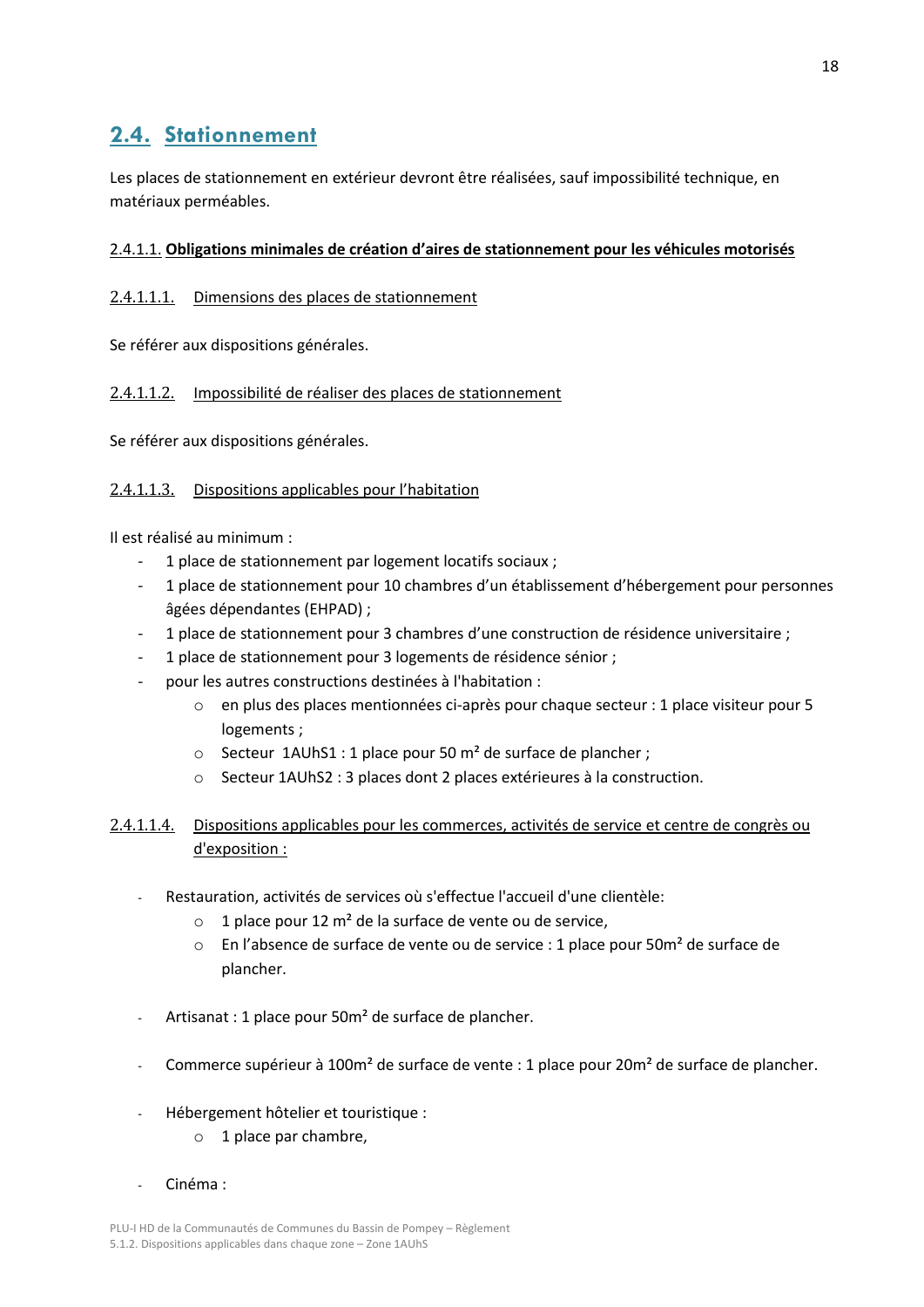o 1 place pour 10 places de spectateur

#### <span id="page-18-0"></span>2.4.1.1.5. Equipements d'intérêt collectif et services publics

Le stationnement des véhicules correspondant aux besoins des constructions et installations doit être assuré en-dehors des voies publiques.

#### <span id="page-18-1"></span>2.4.1.1.6. Dispositions applicables pour les bureaux

- Dans les disques de valorisation des axes de transport (DIVAT) gare ou halte ferroviaire :
	- o Il est imposé un minimum de 1 place de stationnement pour 50m² de surface de plancher
- En dehors des disques de valorisation des axes de transport (DIVAT) gare ou halte ferroviaire :
	- o Il est imposé un minimum de 1 place de stationnement pour 30m² de surface de plancher

#### <span id="page-18-2"></span>2.4.1.1.7. Mutualisation des places de stationnement à créer

Se référer aux dispositions générales.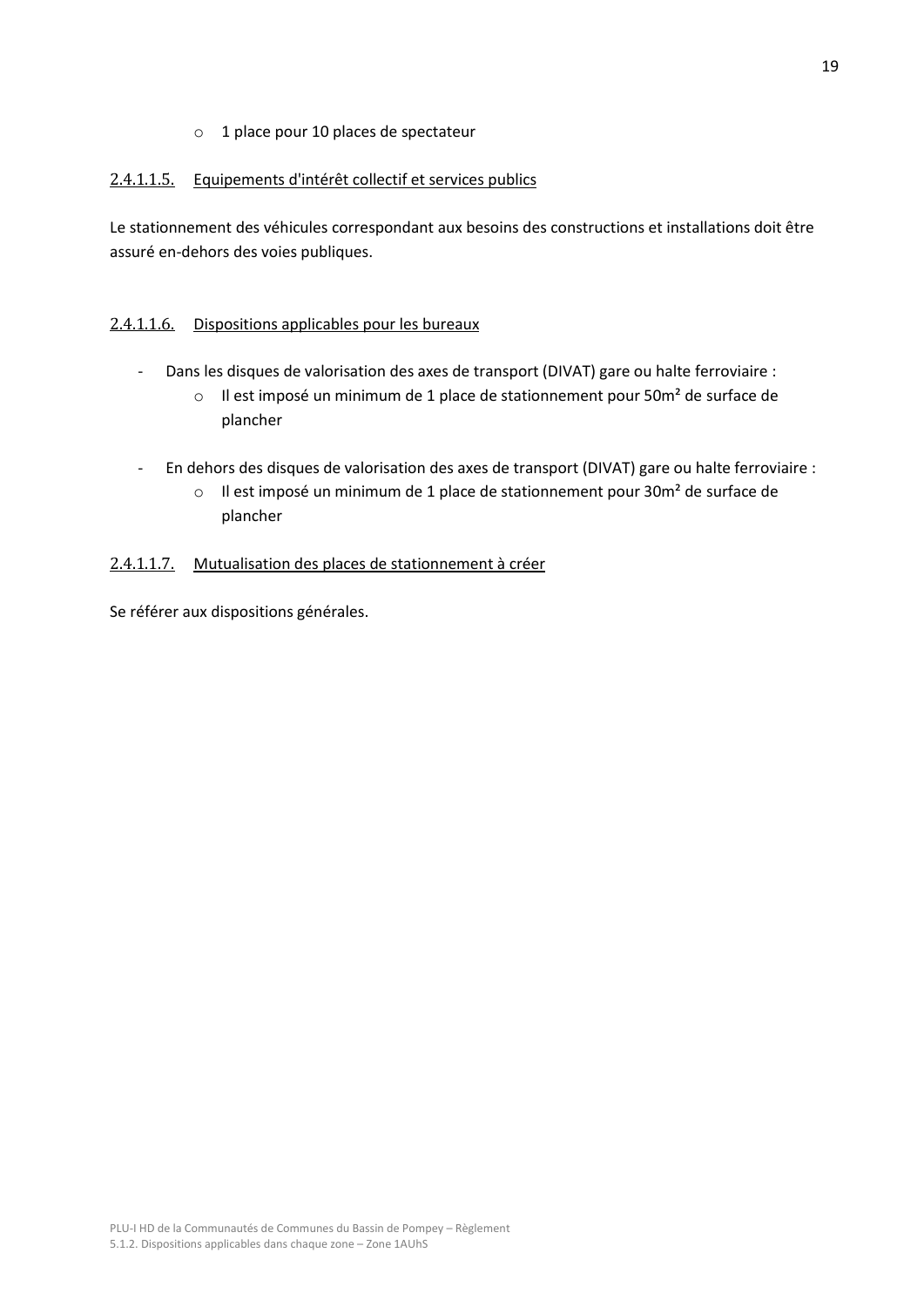#### <span id="page-19-0"></span>2.4.1.2. **Obligations minimales de création d'infrastructures permettant le stationnement sécurisé des vélos**

#### <span id="page-19-1"></span>2.4.1.2.1. Modalités de réalisation des places de stationnement

Se référer aux dispositions générales.

#### <span id="page-19-2"></span>2.4.1.2.2. Dispositions applicables pour l'habitation

Une superficie minimale de 3 m² et à partir de 2 logements :

- 0,75 m² par logement supplémentaire pour les logements jusqu'à deux pièces principales ;
- 1,5 m² par logement supplémentaire dans les autres cas ;

#### <span id="page-19-3"></span>2.4.1.2.3. Dispositions applicables pour les bureaux

Il est créé :

- 1,5 m² pour 100 m² de surface de plancher

#### <span id="page-19-4"></span>2.4.1.2.4. Dispositions applicables pour les activités ou commerces de plus de 500 m<sup>2</sup> de surface de plancher, industries et équipements publics

Il est créé :

- Au minimum une place pour dix employés ou élèves ;
- Le cas échéant, une aire de stationnement pour les visiteurs.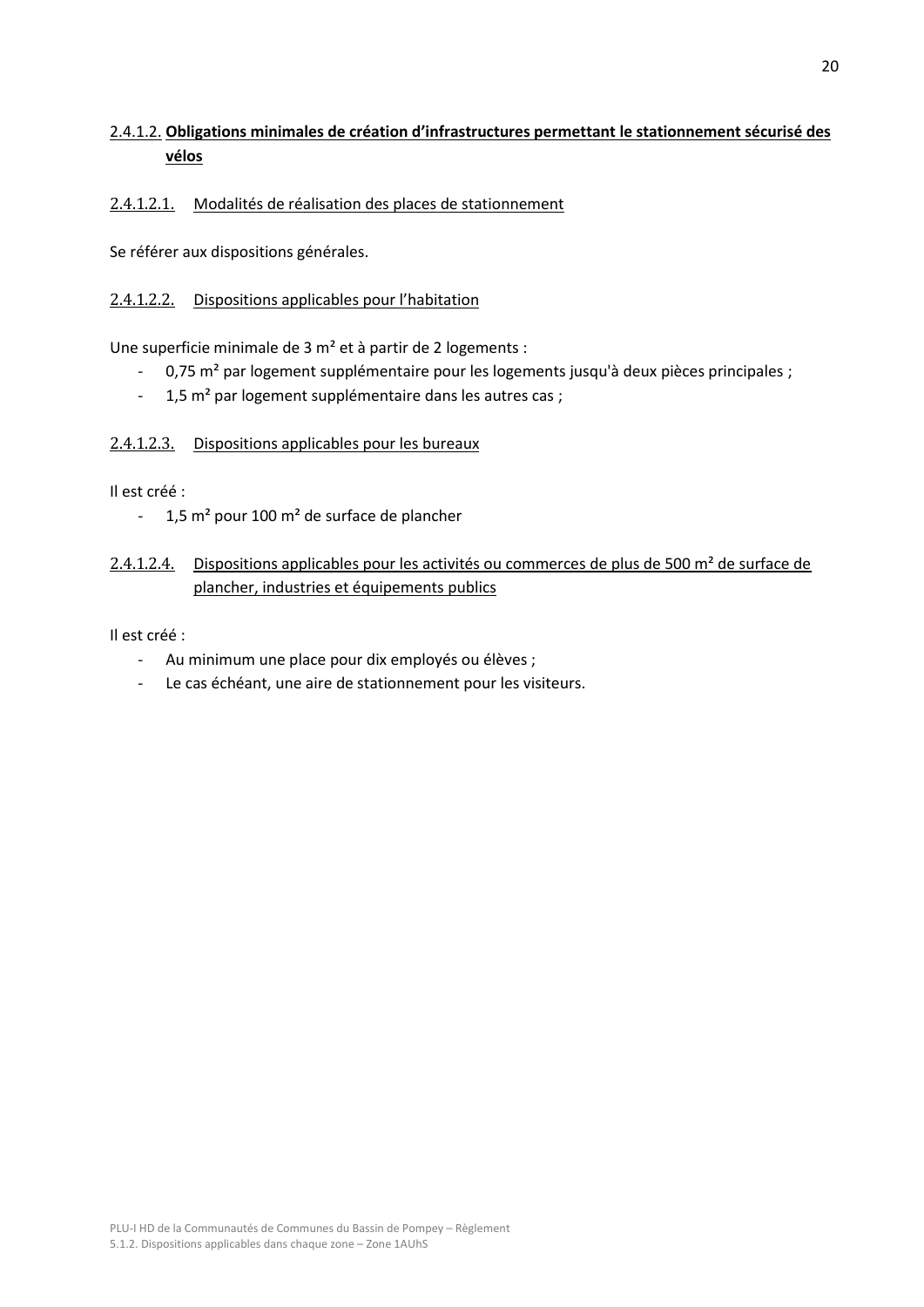# <span id="page-20-1"></span><span id="page-20-0"></span>**3.1. Desserte par les voies publiques ou privées**

#### <span id="page-20-2"></span>**3.1.1. Voies de desserte**

Pour être constructible, un terrain doit avoir accès à une voie publique ou privée ouverte à la circulation, nouvelle ou existante, à moins que son propriétaire ne bénéficie d'une servitude de passage suffisante, instituée par acte authentique ou par voie judiciaire en application de l'article 682 du code civil.

Les caractéristiques des voies nouvelles sont adaptées aux usages qu'elles supportent et à la destination et à l'importance des constructions qu'elles desservent. Elles doivent satisfaire aux exigences de la sécurité, de la défense contre l'incendie et de la collecte des déchets.

Toute voie se terminant en impasse doit obligatoirement être aménagée de telle sorte que les véhicules puissent aisément faire demi-tour, notamment les véhicules de lutte contre l'incendie, de sécurité civile et de collecte des ordures ménagères.

Dimension minimale des voies :

- Les voies de circulation à double sens devront être dimensionnées de façon cohérente avec l'usage qu'il en sera fait. Pour la desserte locale une largeur des voies minimale de 5 mètres est imposée.
- La dimension des voies devra prendre en compte la sécurité et la continuité des cheminements piétons et vélos.

#### <span id="page-20-3"></span>**3.1.2. Accès**

Toute propriété, pour être constructible, doit comporter un accès d'une largeur minimum de 3,50 mètres sur une voie publique, une voie privée ouverte à la circulation générale ou sur un passage privé.

Les accès doivent être adaptés à l'opération et aménagés de façon à apporter la moindre gêne à la circulation publique. Ils doivent présenter des caractéristiques permettant de satisfaire aux exigences de la sécurité et de la défense contre l'incendie.

Le nombre et la dimension des accès pourront être limités afin de favoriser la conservation du domaine public et de ses accessoires (candélabre, plantation, mobilier urbain…) ou la bonne insertion urbaine et paysagère de l'opération.

Lorsque le terrain est desservi par plusieurs voies, l'accès sera établi sur la voie où la gêne pour la circulation est moindre.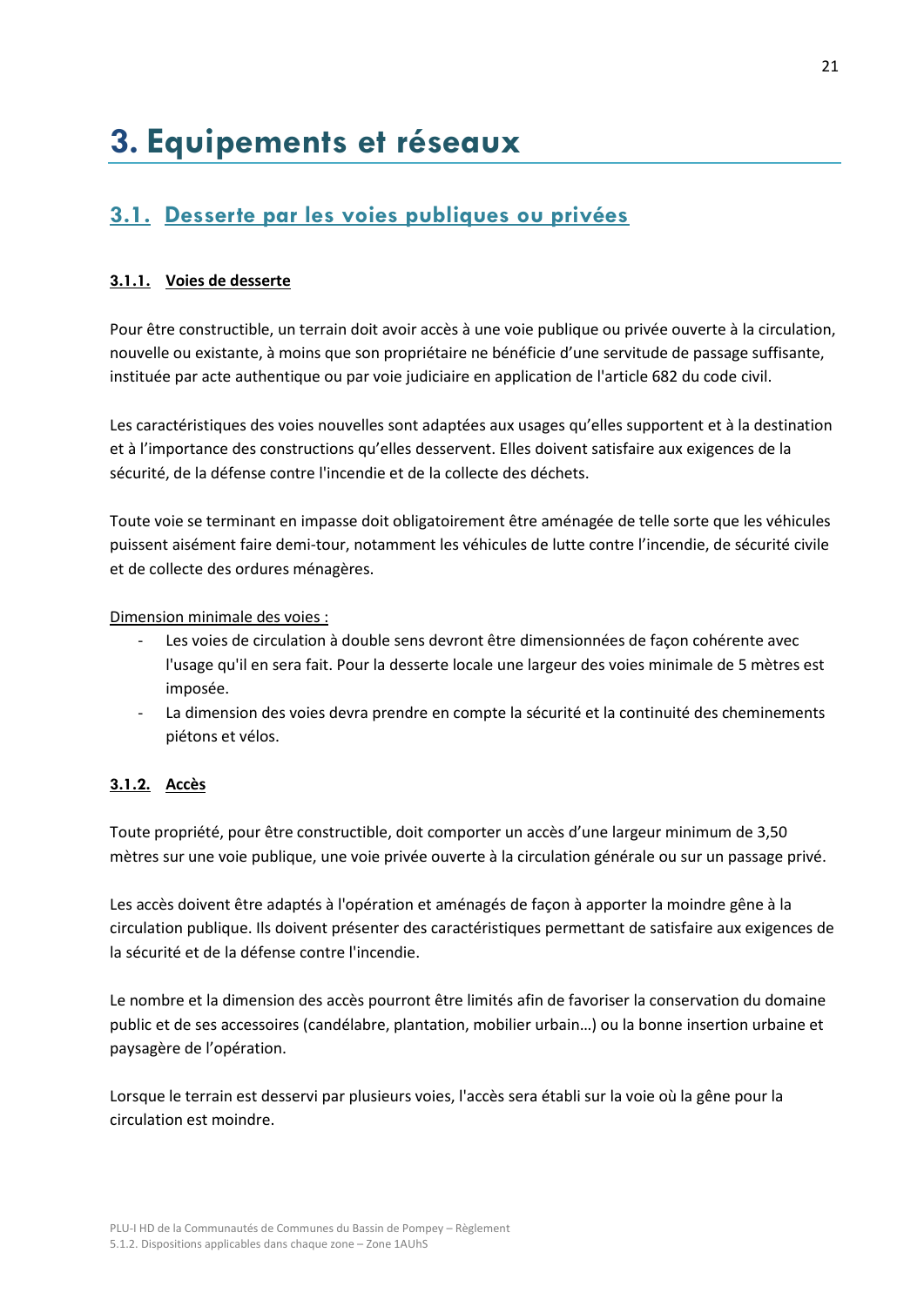# <span id="page-21-0"></span>**3.2. Desserte par les réseaux**

#### <span id="page-21-1"></span>**3.2.1. Eau potable**

Toute construction qui requiert une alimentation en eau potable doit être raccordée au réseau de distribution d'eau potable.

#### <span id="page-21-2"></span>**3.2.2. Réseaux de chaleur**

Se référer aux dispositions générales.

#### <span id="page-21-3"></span>**3.2.3. Infrastructures et réseaux de communications électroniques**

Se référer aux dispositions générales.

### <span id="page-21-4"></span>**3.3. Assainissement**

#### <span id="page-21-5"></span>**3.3.1. Raccordement et déversement des eaux dans le réseau public d'assainissement**

Se référer aux dispositions générales.

#### <span id="page-21-6"></span>**3.3.2. La gestion des eaux usées**

Se référer aux dispositions générales.

#### <span id="page-21-7"></span>**3.3.3. La gestion des eaux pluviales**

Se référer aux dispositions générales.

Les eaux de ruissellement doivent être gérées à la parcelle.

Les aménagements réalisés sur un terrain ne doivent pas faire obstacle au libre écoulement des eaux pluviales.

Pour la gestion des eaux pluviales sera privilégié des dispositifs de traitements alternatifs (noues, tranchées et voies drainantes, puits d'infiltration ...) à l'utilisation systématique de bassins de rétention.

En cas d'impossibilité technique ou géologique certifié par une autorité compétente, l'excès de ruissellement peut être rejeté au collecteur public d'eaux pluviales quand il est en place, après qu'aient été mises en œuvre, sur la parcelle privée, toutes les solutions susceptibles de limiter et/ou étaler les apports pluviaux.